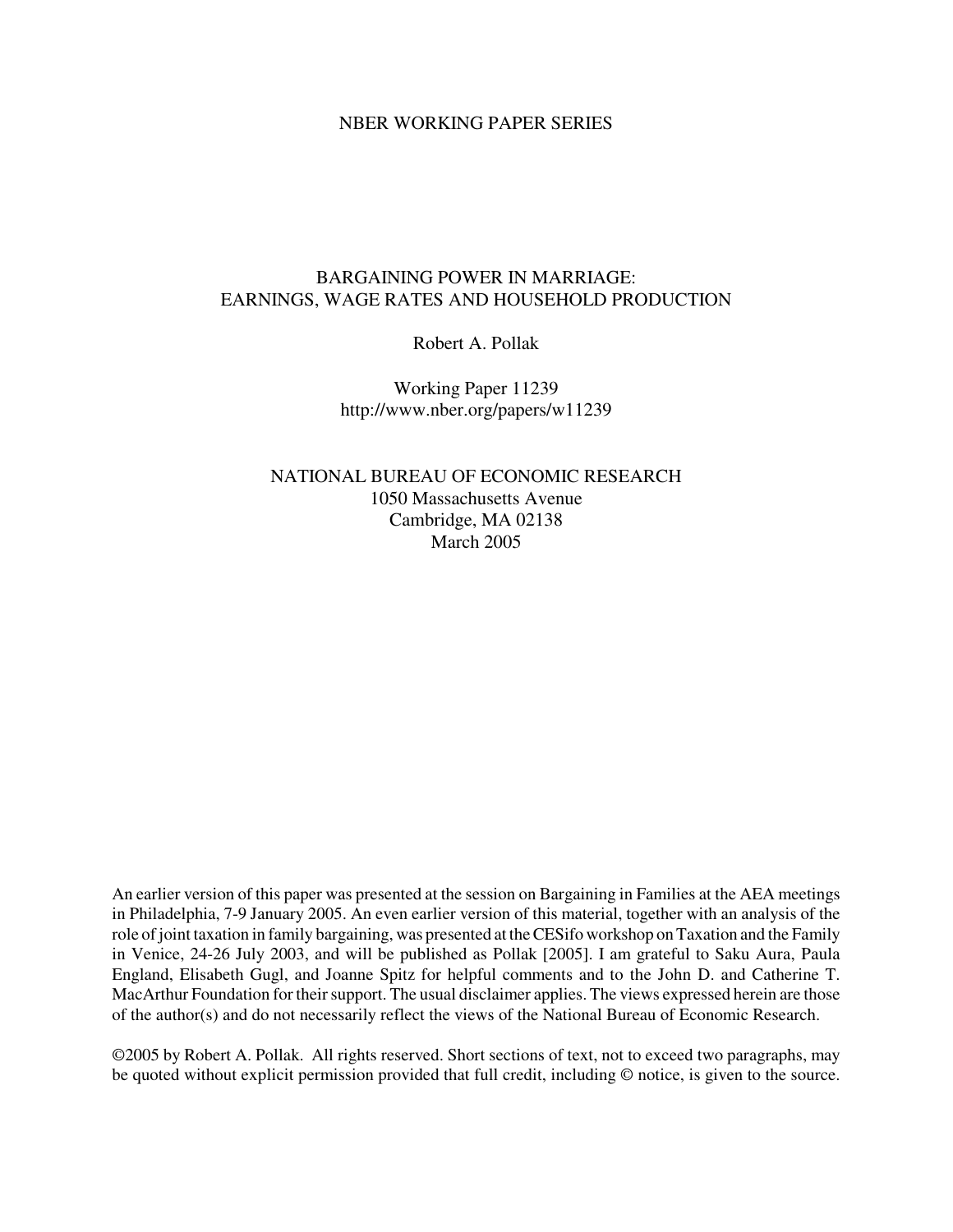Bargaining Power in Marriage: Earnings, Wage Rates and Household Production Robert A. Pollak NBER Working Paper No. 11239 March 2005 JEL No. D1, J1, J2

## **ABSTRACT**

What determines bargaining power in marriage? This paper argues that wage rates, not earnings, determine well-being at the threat point and, hence, determine bargaining power. Observed earnings at the bargaining equilibrium may differ from earnings at the threat point because hours allocated to market work at the bargaining solution may differ from hours allocated to market work at the threat point. In the divorce threat model, for example, a wife who does not work for pay while married might do so following a divorce; hence, her bargaining power would be related to her wage rate, not to her earnings while married. More generally, a spouse whose earnings are high because he or she chooses to allocate more hours to market work, and correspondingly less to household production and leisure, does not have more bargaining power. But a spouse whose earnings are high because of a high wage rate does have more bargaining power. Household production has received little attention in the family bargaining literature. The output of household production is analogous to earnings, and a spouse's productivity in household production is analogousto his or her wage rate. Thus, in a bargaining model with household production, a spouse's productivity in home production is a source of bargaining power.

Robert A. Pollak Department of Economics Washington University 205 Eliot Hall Campus Box 1208 St. Louis, MO 63130-4899 and NBER pollak@wustl.edu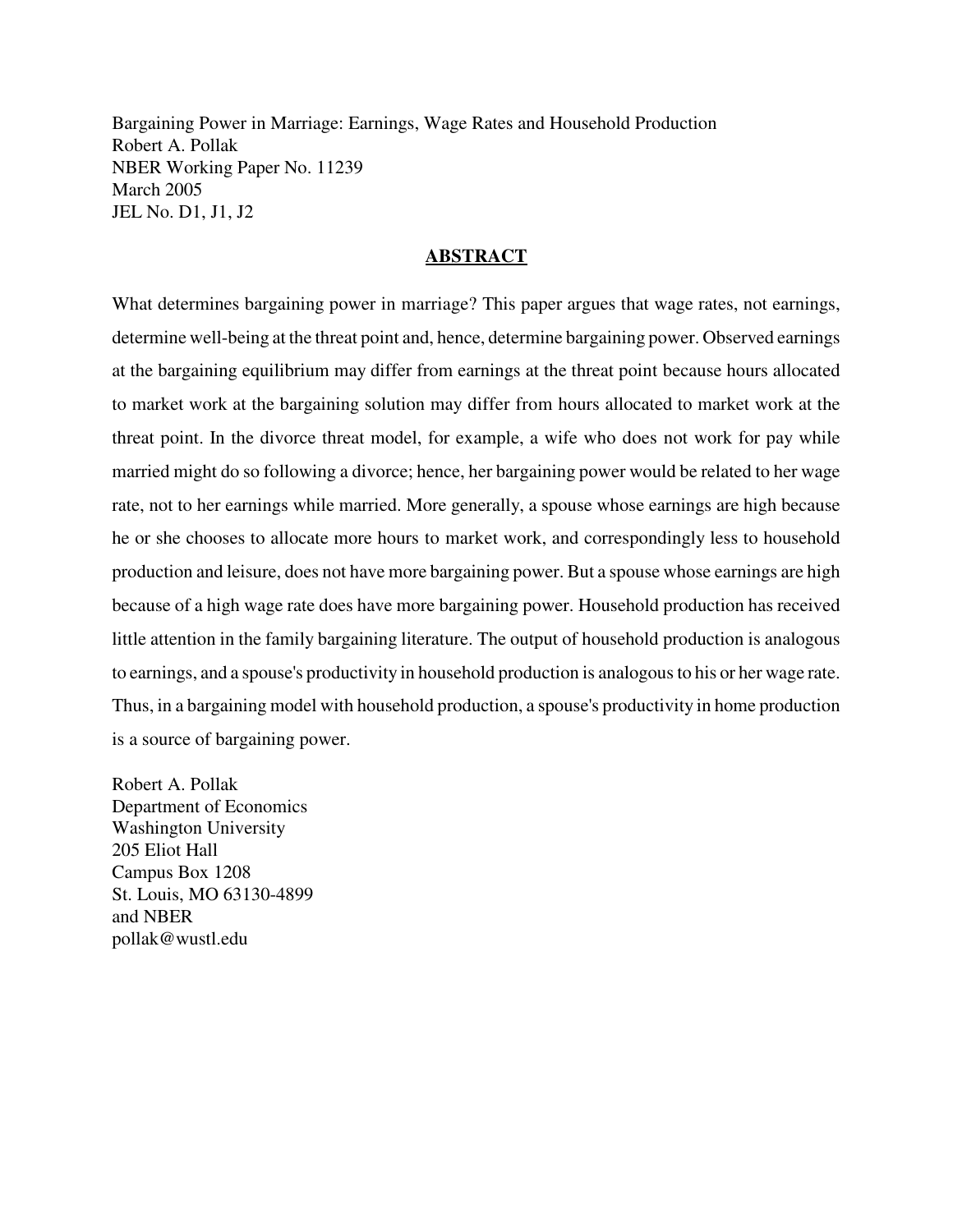## 1. Introduction

What determines bargaining power in marriage? This paper examines the roles of nonlabor income, earnings, wage rates, household production, and productivity in household production.

Nonlabor income has played a crucial role in testing the traditional "unitary model" of the family and, for this reason, has received more attention in the bargaining literature than warranted by its importance in family budgets. In the unitary model, married couples maximize a family utility function subject to a family budget constraint. The unitary model implies that husbands and wives "pool" their nonlabor income: that is, a couple's expenditure pattern depends on their total nonlabor income, but not on the fractions of this total controlled by the wife and by the husband. This implication is testable. Empirical evidence shows that couples' expenditure patterns depend not only on their total nonlabor income but also on the fractions controlled by each spouse. This evidence has been crucial in undermining economists' commitment to the traditional unitary model.

Bargaining models explain why control over nonlabor income affects couples' expenditure patterns. Consider a cooperative Nash bargaining model, which is the dominant model in the family bargaining literature. In a Nash bargaining model each spouse's well-being in the cooperative equilibrium is an increasing function of his or her well-being at the "threat point." In virtually all bargaining models of marriage, an increase in a spouse's nonlabor income increases his or her well-being at the threat point and, hence, increases that spouse's well-being at the cooperative equilibrium. Thus, we can identify a spouse's "bargaining power" with his or her well-being at the threat point.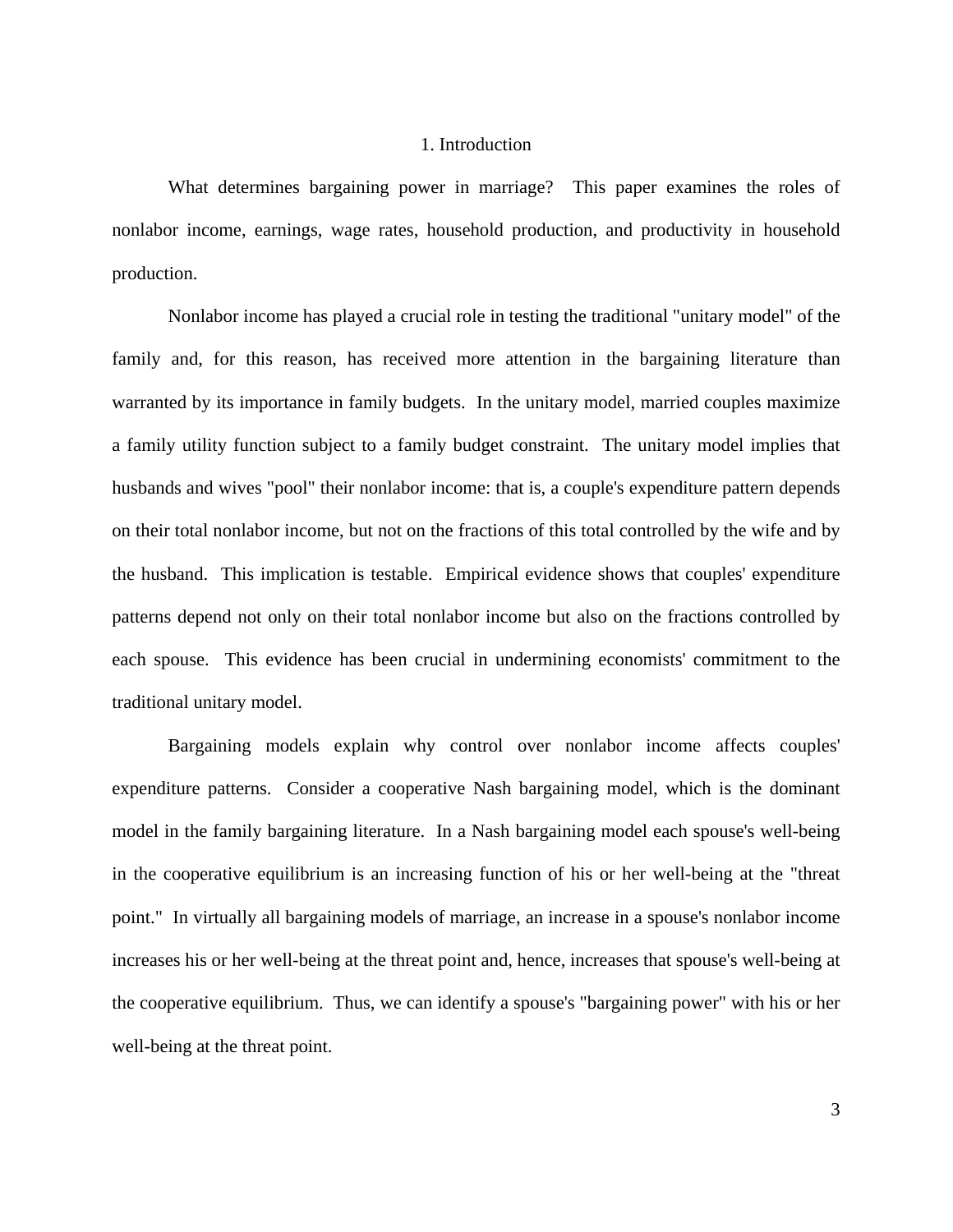The specification of the threat point differs from one bargaining model to another. For example, in divorce threat models the threat point is the well-being of the spouses in the event of divorce, while in separate spheres models the threat point is the spouses' well-being in a noncooperative equilibrium within marriage. In both divorce threat and separate spheres models, however, an increase in nonlabor income implies an increase in well-being at the threat point and, hence, an increase in bargaining power.

Unlike the connection between nonlabor income and bargaining power, which is clear and certain, the connection between earnings and bargaining power is opaque and ambiguous. Those who treat earnings as an indicator of bargaining power typically make two mistakes. First, they assume that earnings at the observed cooperative equilibrium are a good proxy for earnings at the unobserved threat point. Second, they assume that earnings at the threat point are an indicator of well-being at the threat point.

Wage rates, not earnings, determine well-being at the threat point and, hence, determine bargaining power. A spouse whose earnings are high because he or she chooses to allocate more hours to market work, and correspondingly less hours to household production and leisure, does not have more bargaining power. But a spouse whose earnings are high because of a high wage rate does have more bargaining power.

The logic of this analysis applies to household production as well. The household production model postulates that households "combine time and market goods to produce more basic commodities that directly enter their utility functions" (Becker [1965]). The commodities that are produced within the household are analogous to earnings, while a spouse's productivity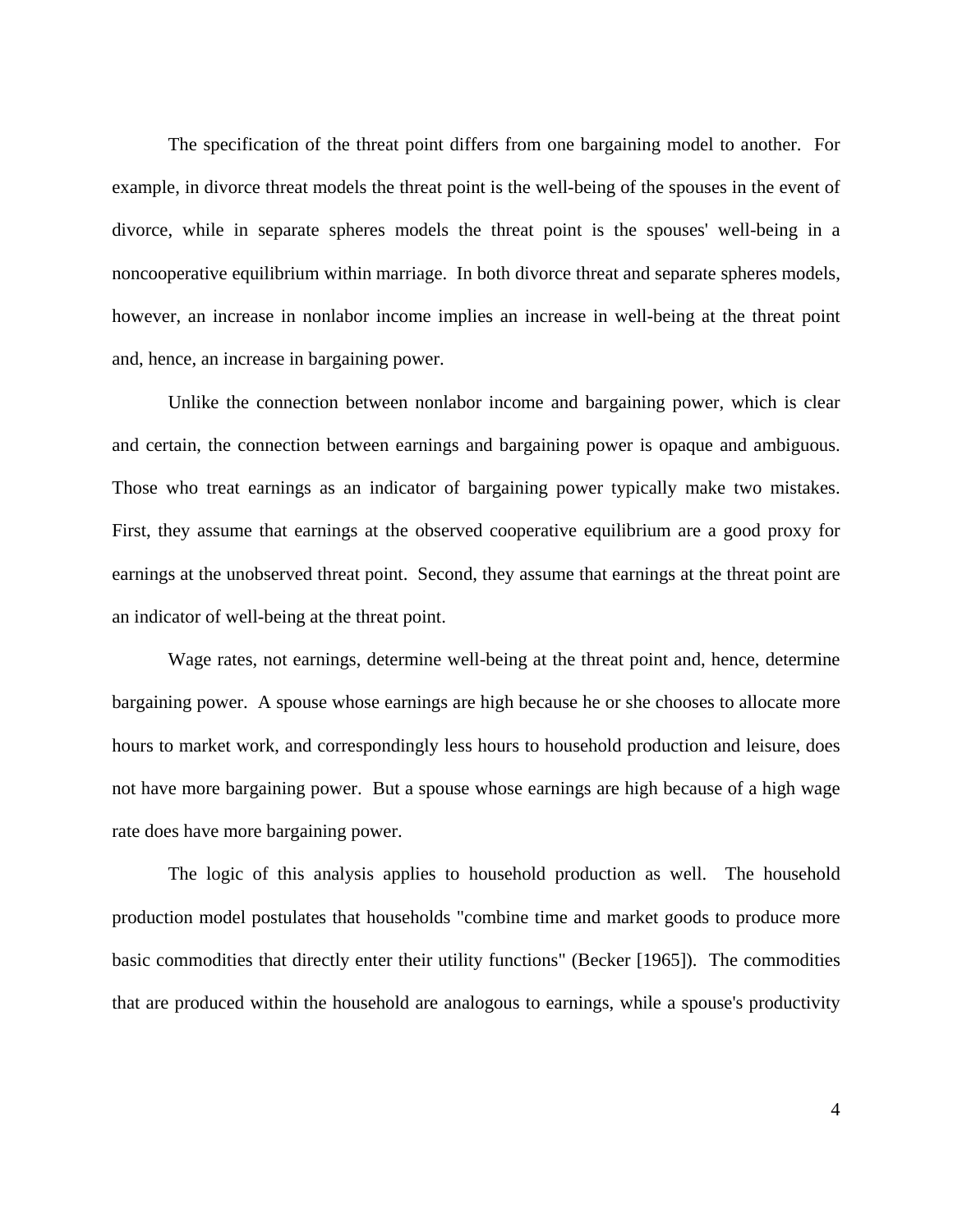in household production is analogous to a wage rate.<sup>1</sup> Thus, a spouse who produces more commodities because he or she allocates more hours to home production, and correspondingly less hours to market work and leisure, does not have more bargaining power. But a spouse who produces more commodities because he or she is highly productive does have more bargaining power.

Section 2 discusses both unitary and bargaining models of intrafamily allocation. I begin with the Nash bargaining model, which is the solidly-entrenched incumbent in the family bargaining literature. The tractability of the Nash bargaining model is an important advantage, but its assumption that bargaining necessarily leads to a Pareto-efficient outcome is a serious drawback. Some alternative models drawn from noncooperative game theory do not impose Pareto efficiency. Section 3 discusses the meaning of "bargaining power" in Nash bargaining models and in other models of intrafamily allocation. Section 4 is a brief conclusion.

#### 2. Intrafamily Allocation

Economists' traditional models of family behavior are "unitary" -- families are assumed to maximize a utility function subject to a budget constraint. Samuelson [1956], in a throw-away section in his classic paper on "Social Indifference Curves," identified the problem with unitary models. The "Dr. Jekyll and Mrs. Jekyll" problem, as Samuelson called it, arises because individuals within families have preferences, and aggregating individuals' preferences into family preferences is a social choice problem subject to the difficulties identified and analyzed by Arrow [1950, 1951].

 $<sup>1</sup>$  As I explain in section 3.3, this analogy is imperfect because productivity in household production is typically a</sup> function of time and other inputs allocated to household production, while the wage rate is typically assumed to be independent of the time allocated to market work.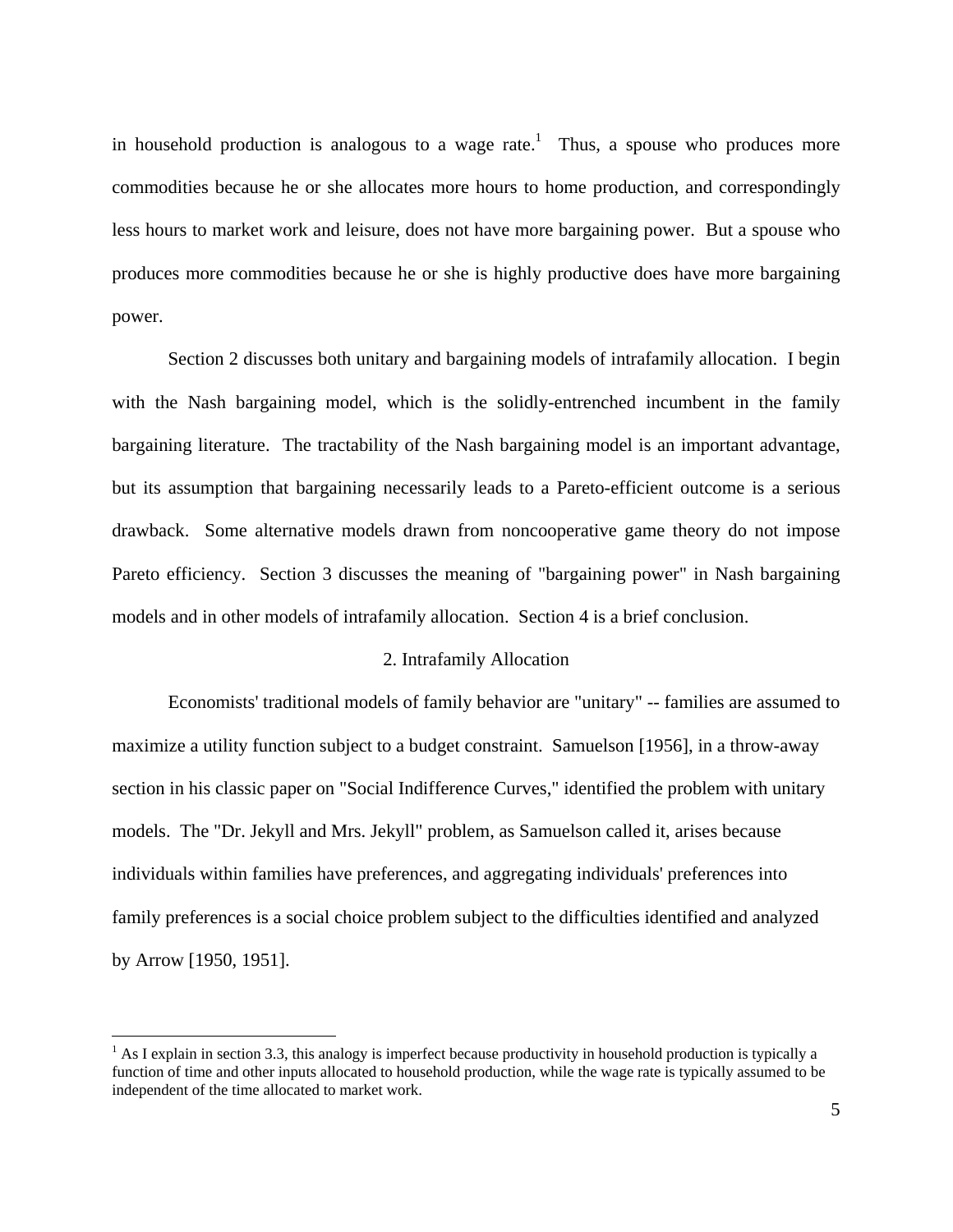Intrafamily allocation models can be grouped into four classes, some containing numerous subclasses. The first class consists of three models proposed by Gary Becker, two of which imply that families behave as if they were maximizing a family utility function subject to a family budget constraint. The second class contains Chiappori's "collective model" and its generalizations. Chiappori assumes that family behavior is efficient, but he does not assume that the family maximizes a utility function, nor does he specify a particular model of family bargaining. The third class consists of cooperative bargaining models. Following the pioneering work of Manser and Brown [1980] and of McElroy and Horney [1981] in the early 1980s, cooperative bargaining models have come to play a central role in the analysis of family behavior. The fourth and final class, noncooperative bargaining models, are playing an increasing role in family economics; unlike cooperative bargaining models, noncooperative bargaining models accommodate the possibility that at least some families sometimes behave inefficiently.

## 2.1. Becker's Models of Intrafamily Allocation

Becker's *Treatise on the Family* [1981; enlarged ed, 1991] offers three distinct models of intrafamily allocation; I provide an abbreviated discussion here and an extended discussion in Pollak [2003]. In Becker's altruist model, one family member -- characterized in Pollak [1988] as the "husband-father-dictator-patriarch" -- maximizes his utility subject to the family's resource constraint and to the participation constraint that no family member be worse off than he or she would be outside the family. Becker assumes that the altruist derives some utility from the utility of other family members, so maximizing the altruist's utility need not drive other family members to their reservation utility levels. The altruist model is observationally equivalent to an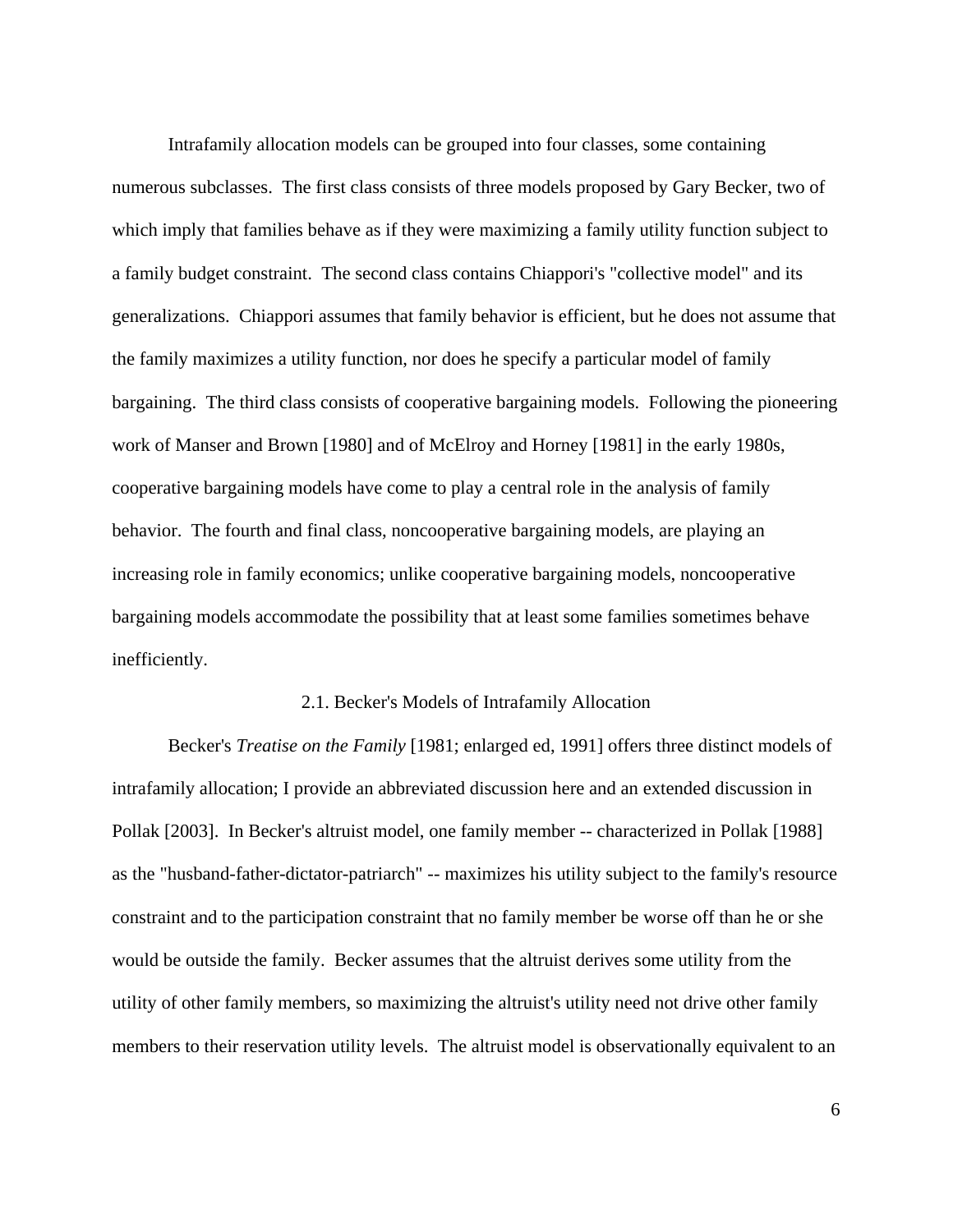"ultimatum game" in which the altruist is the proposer who can confront other family members with take-it-or-leave-it choices.

Becker's analysis of the marriage market rests on an entirely different model of intrafamily allocation. Becker's marriage market model assumes that prospective spouses can make binding agreements regarding allocation within marriage. Thus, allocation within marriage implements agreements made in the marriage market, leaving no scope for bargaining within marriage. The standard "individual rationality" assumption implies that no prospective spouse would agree to accept less than he or she would receive in the next best marriage. These two assumptions rule out bargaining within marriage, and imply that allocation within marriage is determined in the marriage market, either by competition or by bargaining between prospective spouses. If Becker's marriage market contains a large number of men and women; if men and women meet prospective spouses with high frequency; and if the marriage market is dense in the sense that (i) for each man, there are many similar men and (ii) for each woman, there are many similar women; then competition rather than bargaining in the marriage market determines intrafamily allocation.

Becker's third model assumes that intrafamily allocation is efficient but does not specify a particular model of intrafamily allocation. This Coasian efficiency assumption is especially powerful in conjunction with additional assumptions (e.g., transferrable utility) that allow the separation of household production from consumption. Together, these assumptions enable Becker to analyze household production independently of intrafamily allocation.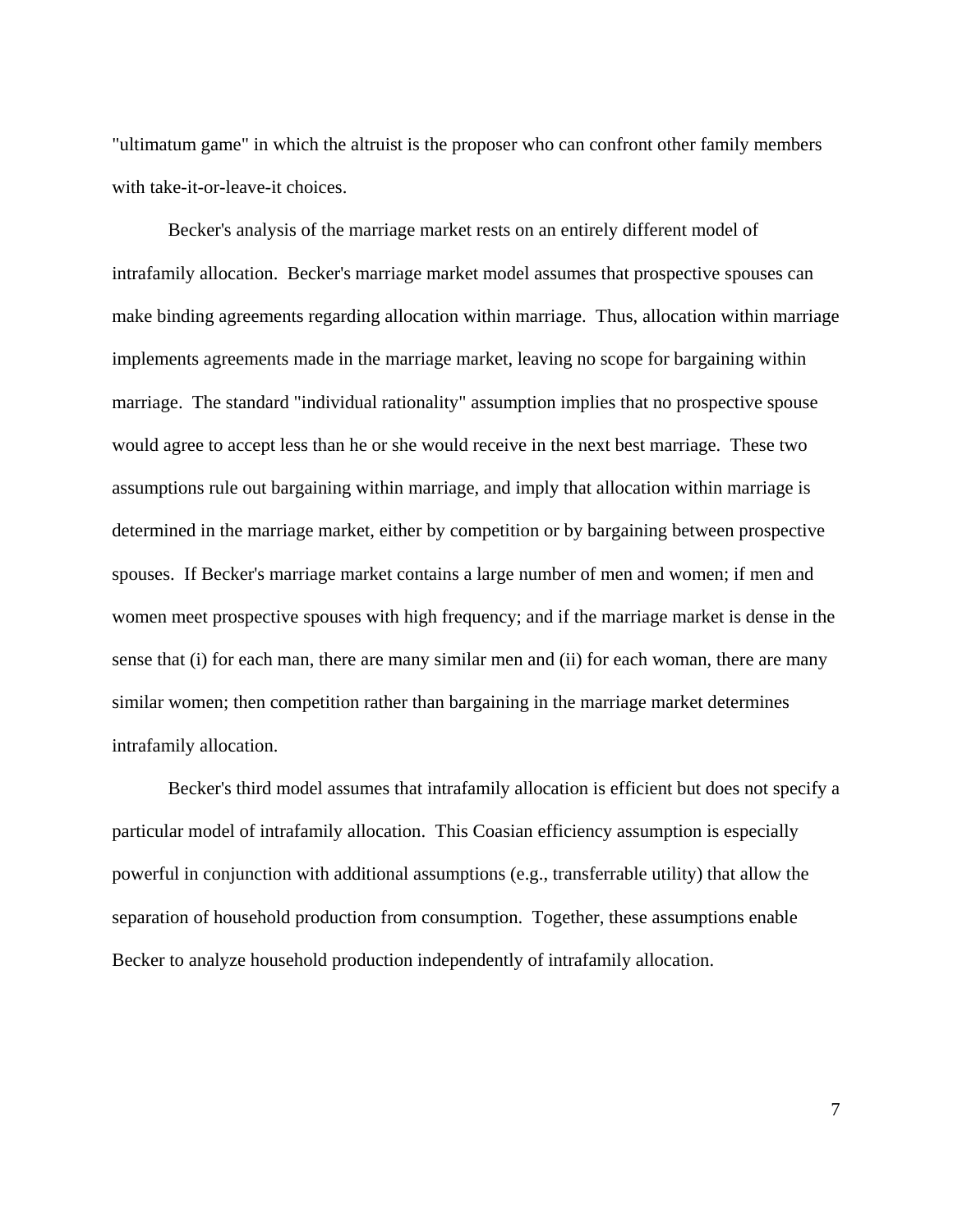#### 2.2. Chiappori's Collective Model

Chiappori's collective model, Chiappori [1988, 1992], characterizes intrafamily allocation by a single-valued, Pareto-efficient "sharing rule" that is assumed to satisfy certain regularity conditions. The sharing rule can be regarded as the reduced form of an unspecified bargaining model. As such, it provides a convenient device for bracketing the discussion of intrafamily allocation in order to focus on other issues. For example, Lundberg and Pollak [2003] use the sharing rule in this way in their discussion of the two-earner couple location problem and Pezzin, Pollak, and Schone [2004] use it in their discussion of the provision of long-term care by adult children for disabled elderly parents. In both cases, intrafamily allocation is modeled as a twostage game in which the second-stage subgame is not specified, but whose solution is described by a single-valued Pareto-efficient sharing rule.

The assumption that family behavior can be characterized by a Pareto-efficient sharing rule, although it has important advantages, has two significant limitations. First, because the collective model does not specify a particular bargaining model or class of bargaining models, it offers no guidance for choosing which variables to include in the sharing rule as determinants of bargaining power. Second, as Lundberg and Pollak [2003] argue, unless family members can make binding agreements, the assumption that bargaining outcomes are efficient is implausible for major decisions that affect future bargaining power.

#### 2.3. Cooperative Bargaining Models

Cooperative bargaining models in general, and the Nash bargaining model in particular, have become the standard tool for analyzing intrafamily allocation. I begin with a version of the Nash bargaining model with three components: (i) a feasible set in the utility space, (ii)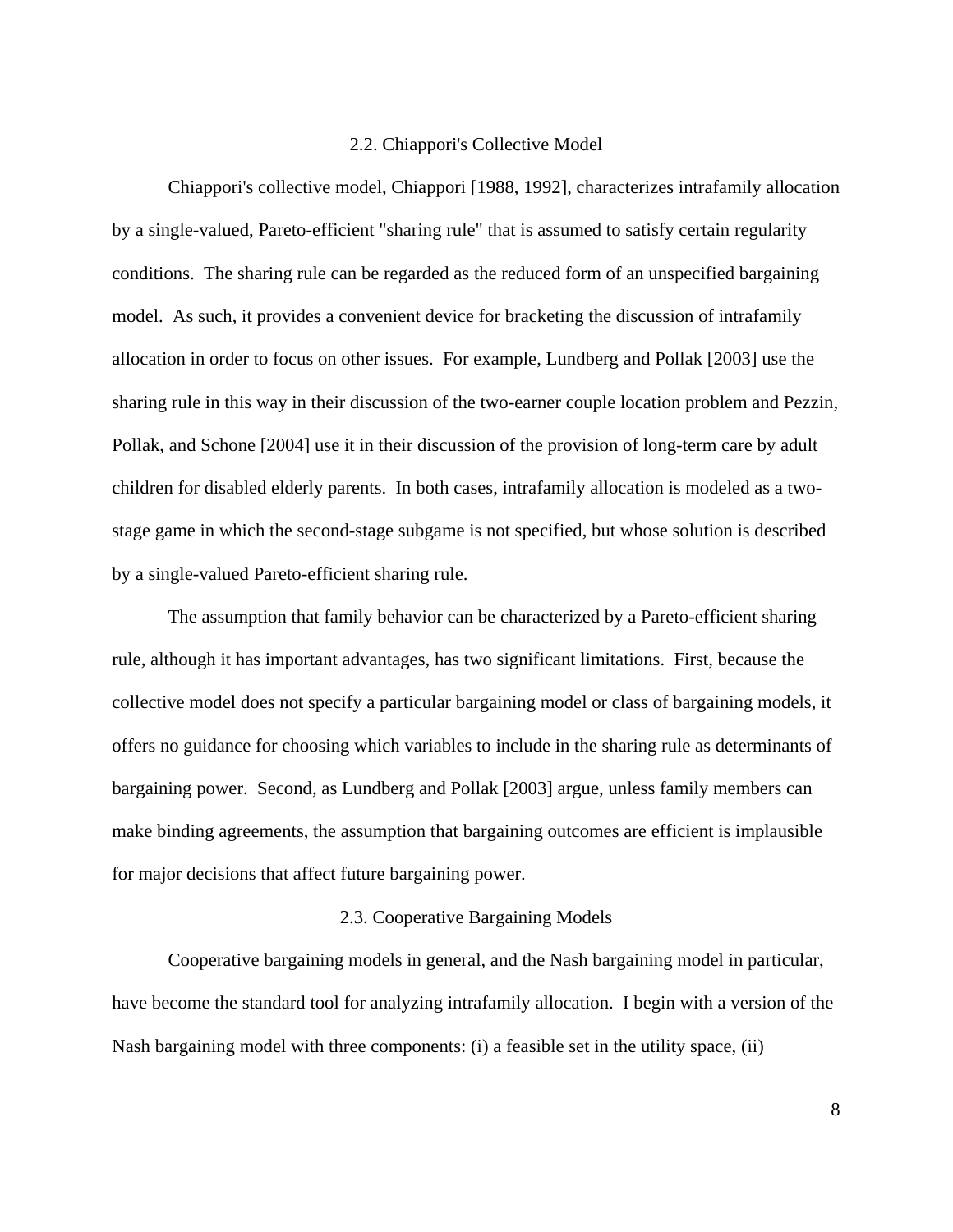reservation utilities for each family member, and (iii) a "threat point" that reflects family members' bargaining power. In the original Nash bargaining model, Nash [1950], the reservation utilities and the threat point coincide. In virtually all bargaining models of marriage, reservation utilities are assumed to correspond to divorce. If the reservation utility constraints are not binding, then modified Nash bargaining implies an allocation that maximizes the product of the gains to cooperation, measured in utility, subject to the family's resource constraint. More precisely, the Nash product function is given by:  $N = (U^h \cdot U^{*h}) (U^w \cdot U^{*w})$ , where  $U^h$  and  $U^w$ denote the utilities of the husband and wife and  $(U^{*h}, U^{*w})$  is the threat point. Figure 1 illustrates the Nash bargaining model when the reservation utility constraints are not binding.

## FIGURE 1 GOES ABOUT HERE

In the bargaining models of marriage originally proposed by Manser and Brown [1980] and by McElroy and Horney [1981] the threat point and the reservation utilities coincide with each other and correspond to the utility of divorce. Thus, the threat point in these models is external to the marriage. In contrast, in the "separate spheres" model of Lundberg and Pollak [1993], the threat point is internal to the marriage and corresponds to a "noncooperative marriage." Lundberg and Pollak model the noncooperative marriage as a voluntary contribution game in which spouses allocate some of their resources to provide household public goods.<sup>2</sup> Bergstrom [1996] characterizes the noncooperative marriage as "harsh words and burnt toast."

Compared with divorce threat models, separate spheres models have two advantages. First, even in societies that allow divorce, the threat of divorce may not be credible: everyday issues such as which television program to watch and what to have for dinner seem unlikely to

<sup>&</sup>lt;sup>2</sup> Woolley [1988] appears to have been first to use a noncooperative Cournot-Nash equilibrium within marriage as the threat point in a bargaining model.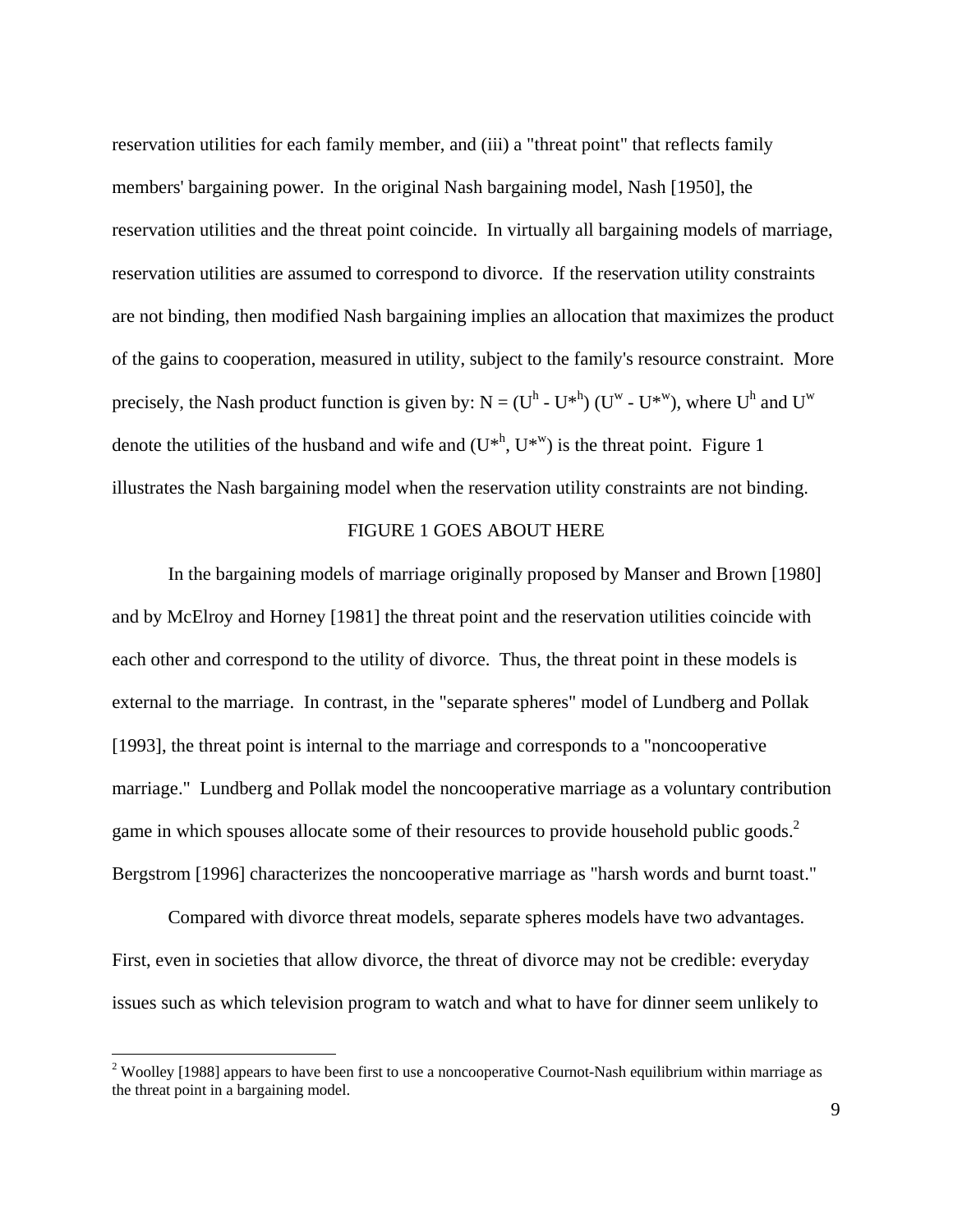be resolved by divorce threat bargaining. Second, in some societies that allow divorce, it is so rare that it is implausible that the threat of divorce is a primary determinant of allocation within marriage. For example, according to Stone [1990, Table 13.1], even after the 1857 Divorce Act which substantially liberalized divorce law in England and Wales, the number of divorces per year remained under 1000 until the First World War.<sup>3</sup>

In a society that forbids divorce, the divorce threat model provides no insight into allocation in marriage. In a society in which couples have limited access to divorce, such as England and Wales before the First World War, the divorce threat model provides very limited insight into allocation in marriage. Even in a society in which divorce is readily available and the divorce threat model describes allocation in many marriages, alternative models may provide a better description of allocation in other marriages.

Bargaining models of marriage have emphasized Nash bargaining and neglected other cooperative bargaining models and solution concepts. For example, although Manser and Brown considered both the Nash and the Kalai-Smorodinsky [1975] bargaining solutions, subsequent work on bargaining in families has virtually ignored Kalai-Smorodinsky. Gugl [2004] provides an interesting exception, considering both the Nash and Kalai-Smorodinsky bargaining solutions. Her work suggests that the difficulty of doing comparative statics with Kalai-Smorodinsky may account for its eclipse by the Nash bargaining solution. The generalized Nash bargaining solution -- a solution concept that does not impose Nash's symmetry axiom -- has also received

<u>.</u>

 $3$ The population of England and Wales in 1911, three years before the First World War, was approximately 36 million.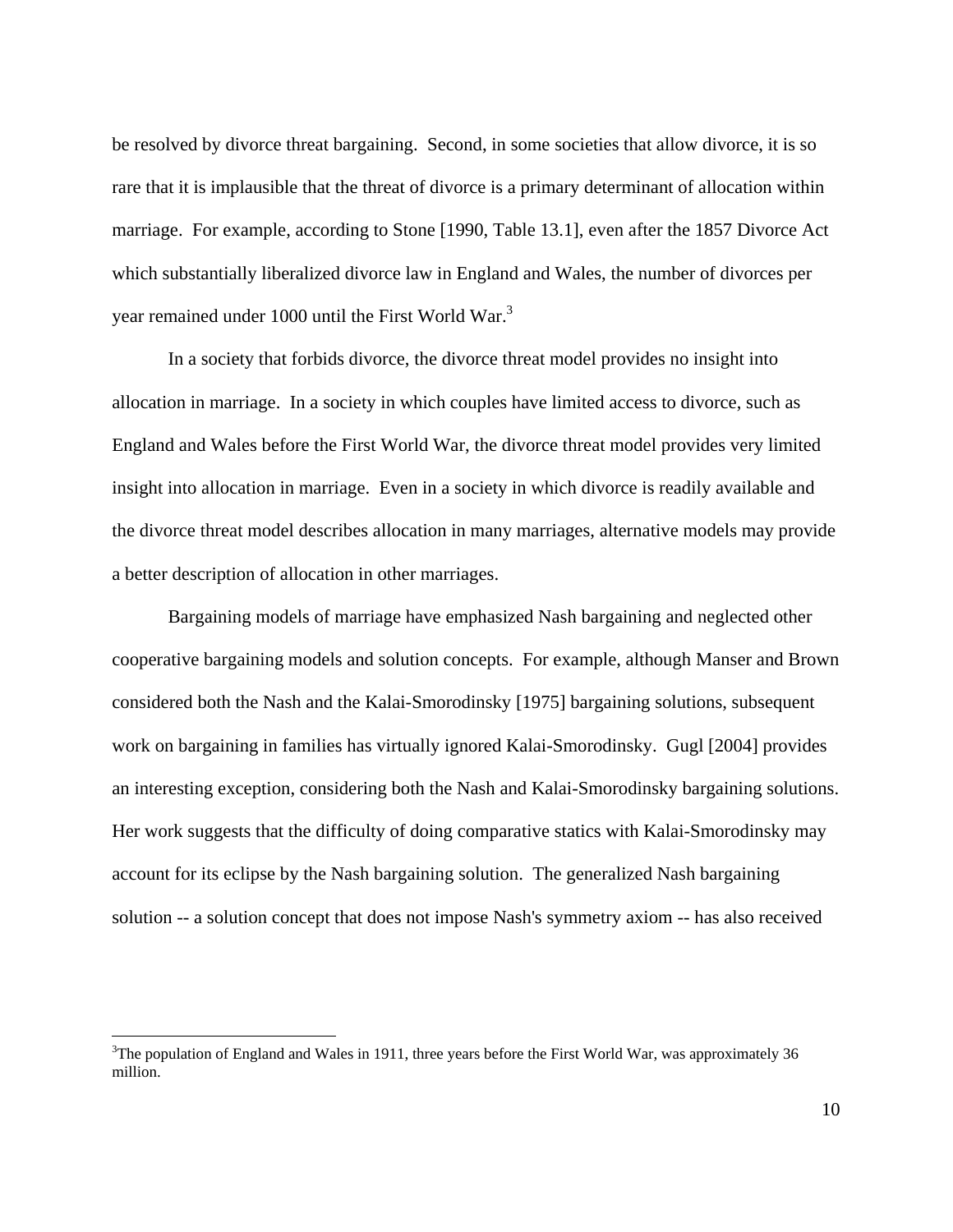little attention.<sup>4</sup> The core, despite its prominence in game theory, has received almost no attention as a solution concept in the economics of the family, perhaps because it does not yield a unique solution in two-person games.<sup>5</sup>

## 2.4. Noncooperative Bargaining Models

Noncooperative bargaining models assume that family members are restricted to selfenforcing agreements -- agreements that self-interested family members would choose to implement. Cooperative bargaining models, in contrast, assume that all agreements are enforceable and thus place no restrictions on the agreements that family members can reach. Cooperative models assume that bargaining always leads to Pareto-efficient outcomes and, hence, cooperative models can shed no light on the conditions that lead to efficiency. Indeed, the most serious drawback of cooperative bargaining models is their inability to investigate the conditions that determine whether bargaining will lead to efficient outcomes. Noncooperative bargaining models, because they can generate inefficient as well as efficient outcomes, enable us to investigate efficiency.

The threshold difficulty in using noncooperative game theory to model family interactions is the absence of formal rules. In contrast to tightly-structured interactions such as auctions or alternating-offer games, family bargaining exemplifies the class of "...complex, loosely-structured social interaction," a phrase I have borrowed from Shubik [1989]. Shubik's concern is the general problem of using noncooperative game theory to model interactions that

<sup>&</sup>lt;sup>4</sup> Nash's axioms are Pareto efficiency, invariance to linear transformation of individuals' von Neumann-Morgenstern utility functions, symmetry (i.e., interchanging the labels on the players has no effect on the solution), and a contraction consistency condition.

 ${}^{5}$ A further difficulty with the core is that in games with more than two players it may be empty.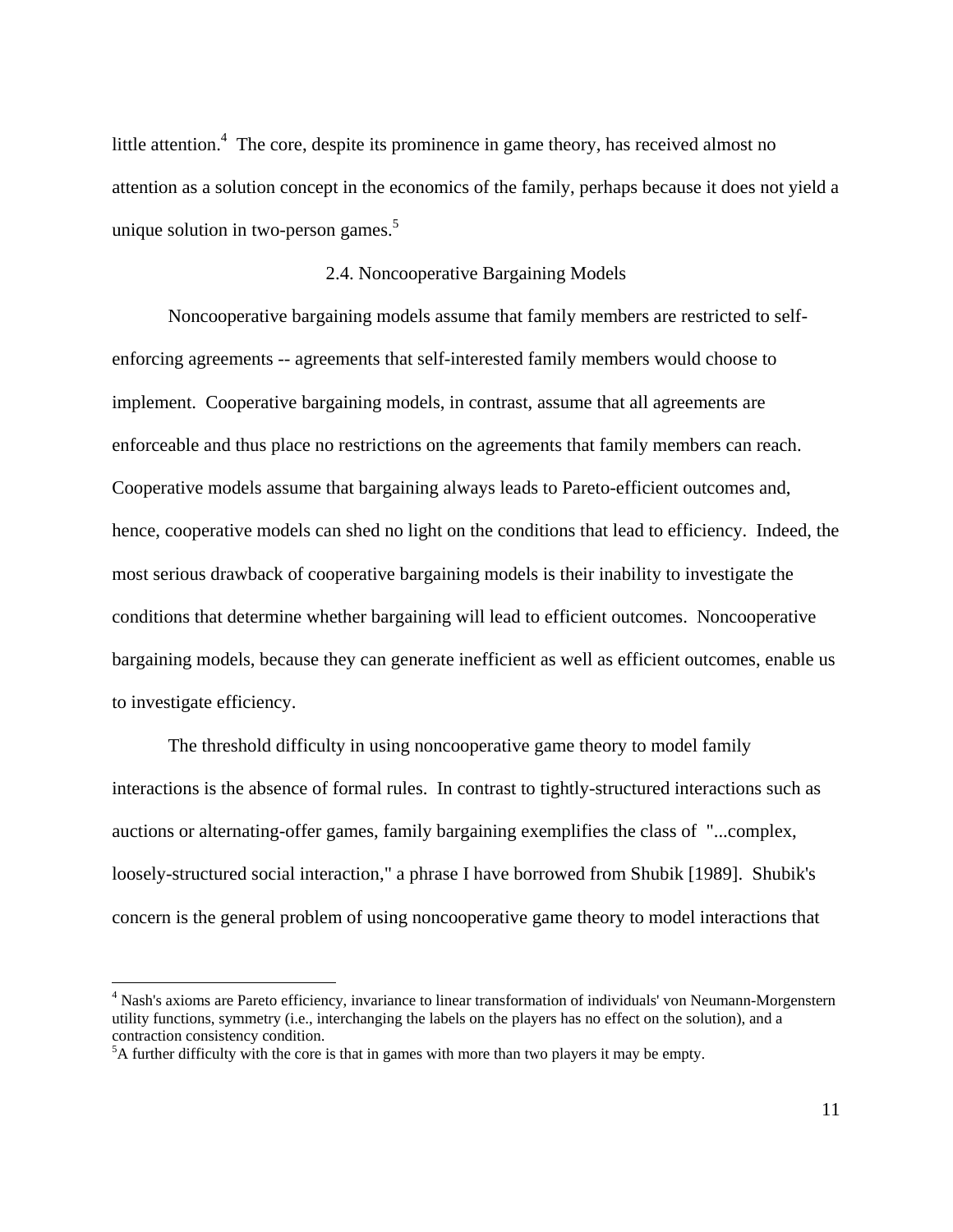lack formal structure, not the specific problem of modeling family interactions. Shubik's point is that we can avoid the need to specify the rules by modeling complex, loosely-structured social interactions as cooperative games. A major objection to using cooperative game theory to sidestep the difficulty of specifying the rules of the game -- an objection Shubik ignores -- is that cooperative game theory assumes Pareto efficiency.

Noncooperative game theory also leads to difficulties. The threshold difficulty is specifying family interactions as a particular game from the lengthy menu offered by noncooperative game theory. One-shot games are familiar and easy to analyze: some have only inefficient equilibria, others have only efficient equilibria, and still others have both inefficient and efficient equilibria. Multiple equilibria raise the issue of equilibrium selection. But apart from illustrating these well-known possibilities, one-shot games teach us little about ongoing family interactions.

Repeated games -- games in which the same "stage game" is played over and over again - - are more promising. The folk theorem asserts that if the players are sufficiently patient, then all feasible, individually-rational allocations are subgame perfect equilibria of the repeated game. That is, repeated games typically have very large solution sets and, if players are sufficiently patient, such games have many Pareto-efficient equilibria as well as many Pareto-inefficient equilibria. Thus, unless we are willing to tolerate very large solution sets, equilibrium selection becomes the crucial issue. If we accept the Coasian assumption that bargaining leads to Paretoefficient outcomes and if we assume that the Pareto-efficient equilibrium is unique, we are close to Chiappori's single-valued, Pareto-efficient sharing rule. Alternatively, we might argue that cooperative bargaining models provide a framework for analyzing which efficient outcome will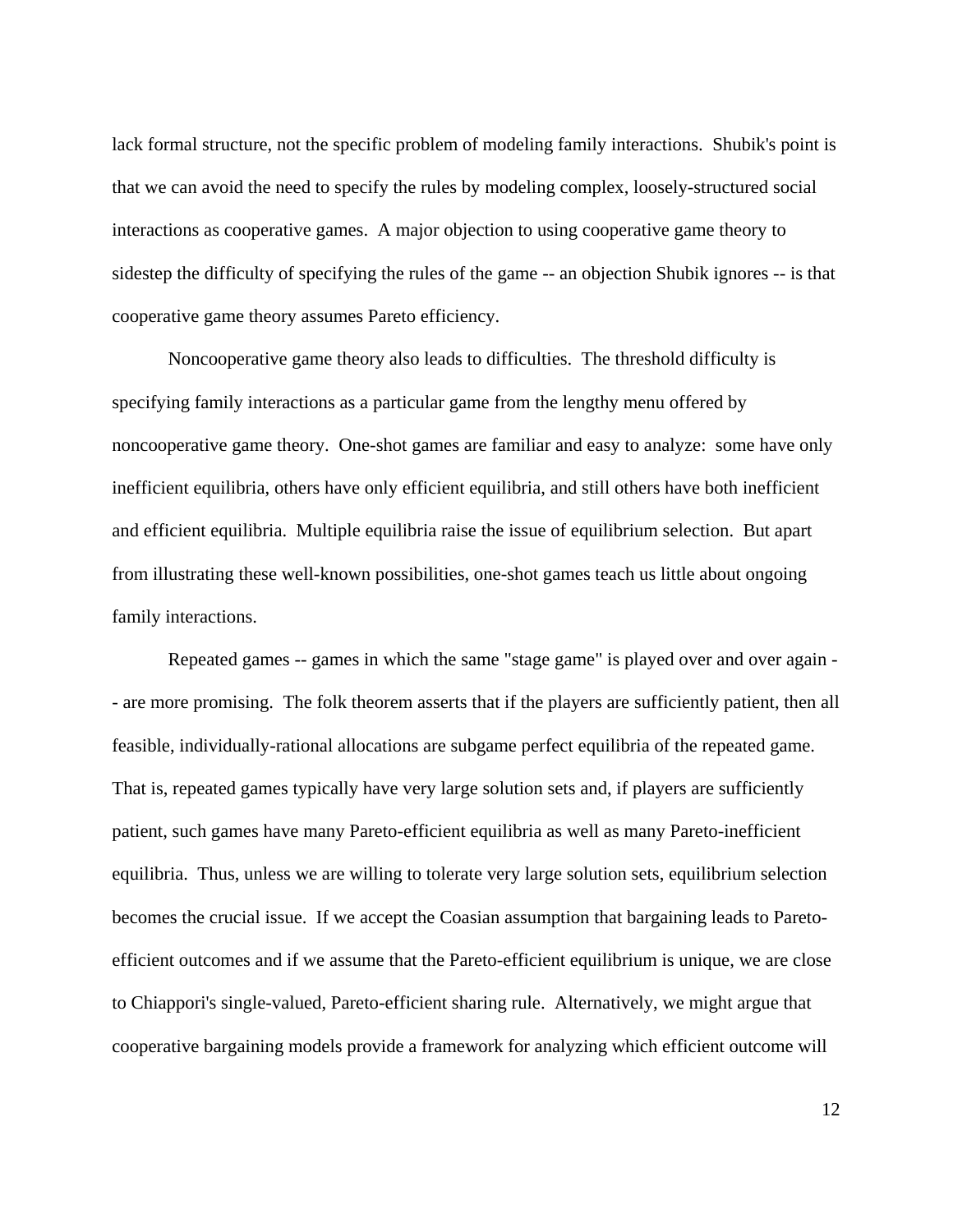be selected. But even this does not argue for a particular solution concept such as the Nash bargaining solution. In the context of bargaining in marriage, Lundberg and Pollak [1994] consider a repeated game in a stationary environment -- the voluntary contribution game is the stage game which is played over and over. For many everyday issues -- which television program to watch, what to have for dinner -- repeated games provide plausible models. Repeated games, however, do not provide satisfactory models for major issues whose resolution will affect future bargaining power.

For big, up-front decisions that affect future bargaining power, two-stage models are both plausible and tractable. For example, Lundberg and Pollak [2003] analyze the "two-earner couple location game." The first stage determines whether the couple remains together and, if they do, determines their location; the second stage determines allocation within marriage. This second-stage allocation is assumed to be "conditionally efficient," that is, efficient given the location determined in the first stage. Distribution in the second stage depends on bargaining power, and bargaining power depends on the location chosen in the first stage. The crucial assumption is that at the first stage family members cannot commit themselves to refrain from exploiting bargaining advantages they gain from the first-stage decision. Lundberg and Pollak show that, when the spouses cannot make binding commitments, the first-stage decision may be an inefficient location or an inefficient divorce.

Two-stage games are not necessarily two period games. For example, the two-earner couple location game analyzed by Lundberg and Pollak consists of a first-stage noncooperative game that, for some first-stage moves, leads to a repeated game. More specifically, the repeated game arises if the husband and wife decide to remain together, either at the original location or at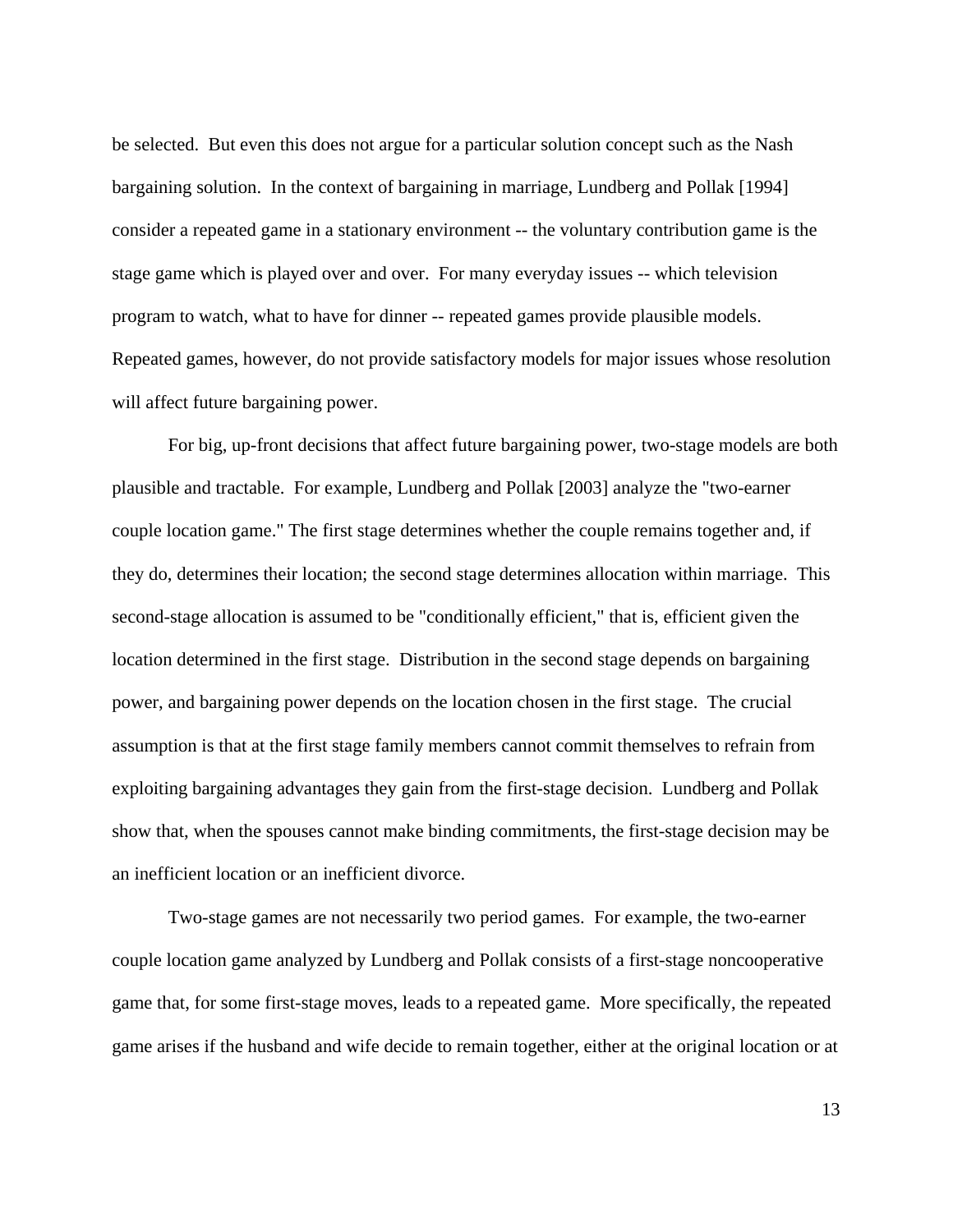a new location. Although the second-stage game can be interpreted as the reduced form of a repeated game, Lundberg and Pollak finesse the specification of the second-stage game by assuming that it has a unique, Pareto-efficient solution and invoking a Chiappori sharing rule.

Two-stage games are also analyzed by Konrad and Lommerud [2000], by Lundberg [2002], and by Pezzin, Pollak, and Schone [2004]. In Konrad and Lommerud, potential spouses overinvest in education at first stage to gain a bargaining advantage in the second stage. Lundberg [2002] analyzes a game in which earnings in the first stage determine bargaining power in the second. In the context of bargaining in families, in contrast to bargaining in marriage, Pezzin, Pollak, and Schone [2004] model interactions among adult children who bargain about caring for a disabled elderly parent. The first stage determines living arrangements (e.g., which child coresides with the parent, or whether the parent lives in a nursing home). The second stage determines intrafamily transfers. Pezzin, Pollak, and Schone assume it is common knowledge that the second-stage allocation is conditionally Pareto efficient (i.e., Pareto efficient given the living arrangement determined in the first stage). Even with this assumption, however, the equilibrium of the two-stage game need not be Pareto efficient: the living arrangement is a big up-front decision that affects future bargaining power (e.g., of the child who lives with the parent vis-à-vis the other children), and the children cannot (or will not) make binding agreements. For example, if the child who coresides with the disabled elderly parent will be disadvantaged in future bargaining with her siblings, then no child may be willing to co-reside with the parent. As a result, the parent may move into a nursing home, even though she and all of the children would prefer that she live with one of the children with all of the other children making side payments to support that living arrangement. In the absence of binding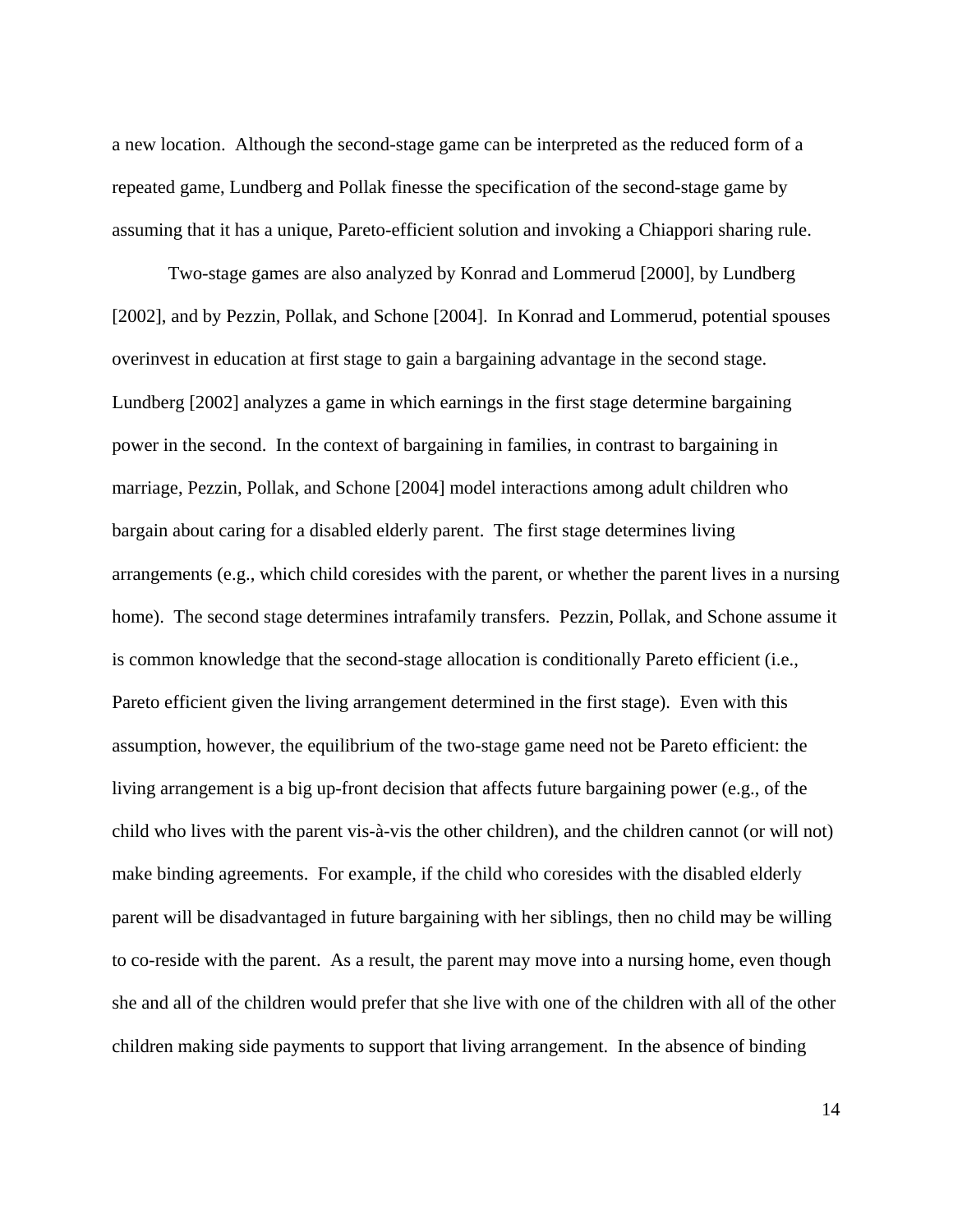agreements, however, coresidence with an adult child may not be an equilibrium -- indeed, the nursing home may be the unique equilibrium of the two-stage game even though it is Pareto inefficient.

Three examples illustrate the wide range of potential applications of two-stage games when binding agreements are not feasible and big up-front decisions affect future bargaining power. (i) Human capital investments, whether made before or during marriage, increase wage rates and thus affect bargaining power within marriage. Under a wide range of assumptions, this can lead to inefficient investment in human capital. (ii) Marriage itself is a big, up-front decision that affects future bargaining power. Unless we follow Becker's marriage market model and assume that prospective spouses can make binding agreements regarding allocation within marriage, inefficient matching or inefficient nonmatching may occur in the marriage market equilibrium. Lundberg and Pollak [1993] analyze a simple marriage-market model that illustrates this possibility. (iii) Fertility is also a big, up-front decision that affects future bargaining power. A husband's promise to share equally in child care is unenforceable and, recognizing this, a couple may have fewer children than both spouses would prefer.

In dynamic games, actions in each period affect bargaining power in subsequent periods. $<sup>6</sup>$ </sup> Thus, two-stage games are the simplest dynamic games.<sup>7</sup> In repeated games, actions in one period have no effect on bargaining power in subsequent periods, so repeated games are not dynamic games. A human capital example clarifies the distinction between two-stage games and other dynamic games. A dynamic game is required to model the continuing effect of on-the-job skill accumulation on wage rates and future bargaining power. A two-stage game adequately

 $^{6}$  Aura [2003] and Lich-Tyler [2003] analyze family bargaining as a dynamic game.<br><sup>7</sup>We treat games that take the form of a nonconnective game followed by a reported

<sup>&</sup>lt;sup>7</sup>We treat games that take the form of a noncooperative game followed by a repeated game as two-stage games.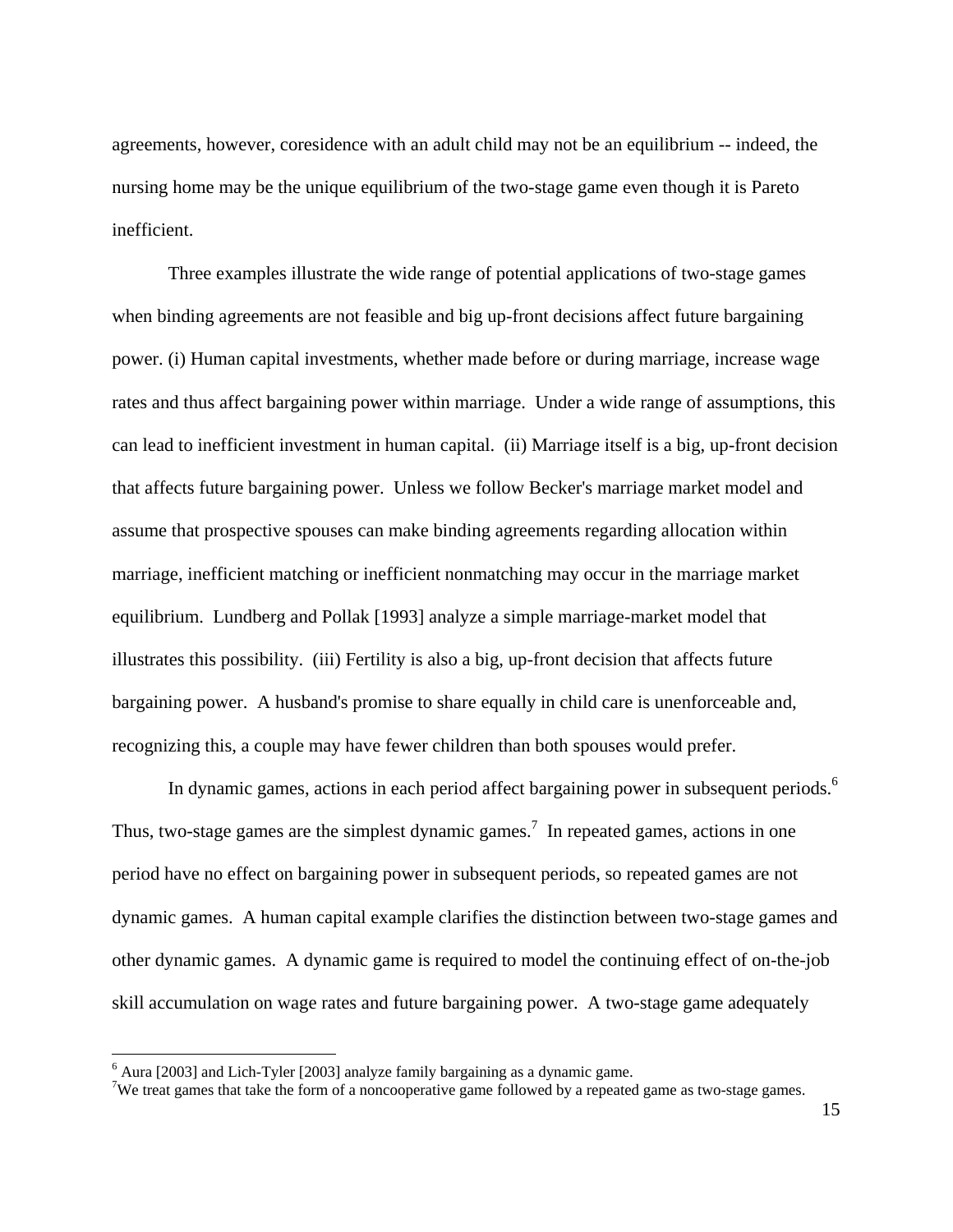models the once-and-for-all "sheepskin" effect of a college degree on future wage rates and bargaining power.

## 3. Bargaining Power

To operationalize bargaining models requires specifying the empirical counterpart of "bargaining power." For example, in the Nash bargaining model we must specify the variables that determine the threat point. This section discusses three important components of bargaining power: exogenous nonlabor income, wage rates, and productivity in household production.

## 3.1. Exogenous Nonlabor Income

The family bargaining literature has emphasized nonlabor income far beyond its importance in family budgets because of its importance in testing the unitary model. The key insight is that maximizing a family utility function subject to a family budget constraint implies that all family nonlabor income is pooled: lump-sum transfers between spouses that leave a couple's total nonlabor income unchanged have no effect on expenditure patterns or, more generally, on behavior. Tests of the hypothesis that married couples pool their nonlabor income have provided compelling evidence against the unitary model.

The earliest attempts to test the unitary model were not based on pooling, but emerged from traditional demand analysis and were based on the Slutsky conditions. Because the Slutsky conditions are restrictions on the partial derivatives of demand functions, tests based on Slutsky conditions depend critically on functional form specification. Hence, any rejection of the unitary model can be attributed to misspecification of the functional form of the demand system rather than to the failure of the unitary model. Revealed preference tests avoid this difficulty because they do not require the specification of a particular functional form, but revealed preference tests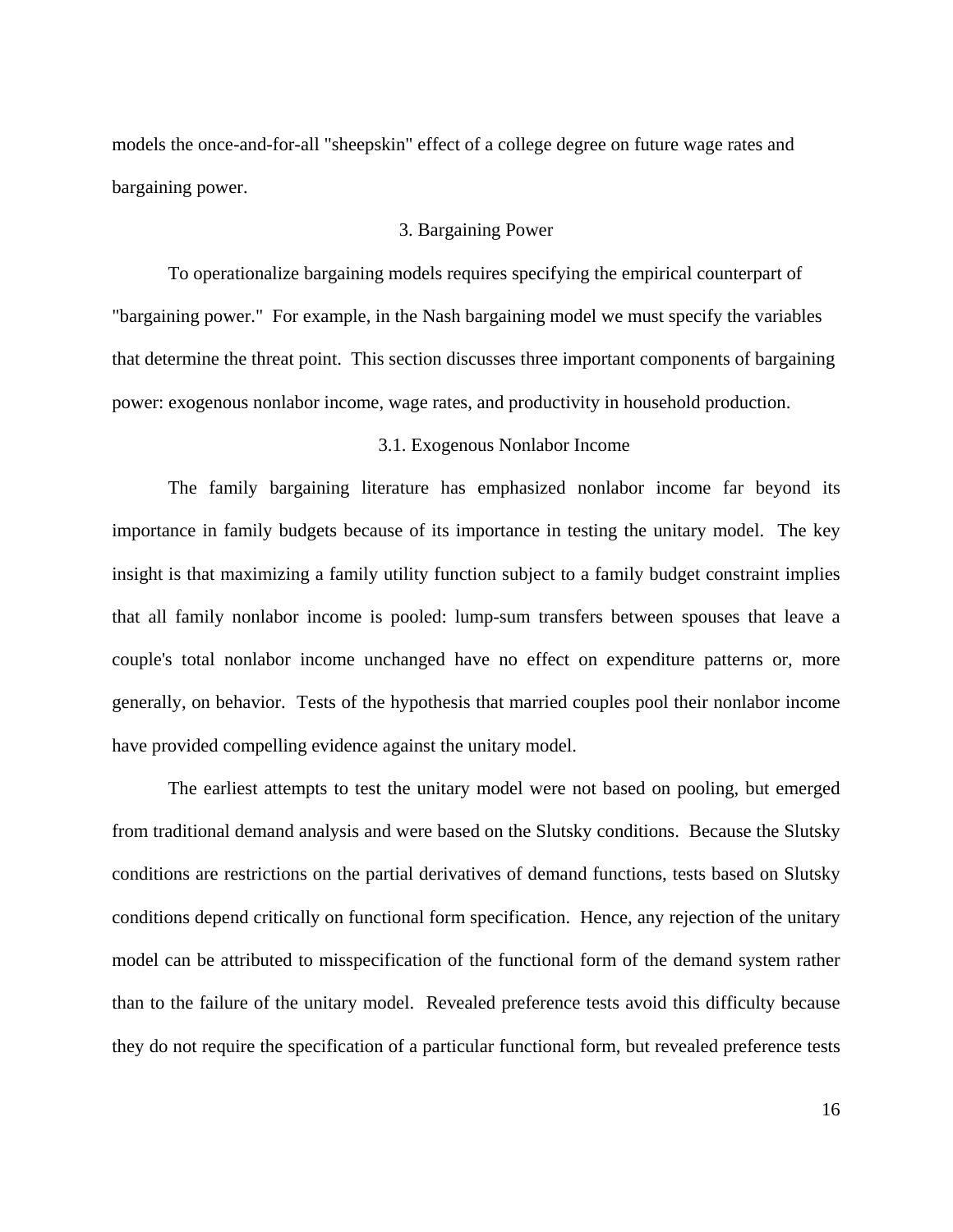lack statistical power.

Recent attempts to test the unitary model have focused on the pooling of nonlabor income. For example, using Brazilian data, Thomas [1990] found that children did better in terms of mortality and morbidity when their mothers controlled a larger fraction of the couple's nonlabor income. Schultz [1990] found that female labor supply in Malaysia was sensitive to which spouse controlled nonlabor income. Both of these studies provide evidence that control over nonlabor income affects behavior -- that is, both studies reject pooling and, hence, reject the unitary model. The Achilles heel of these studies and others that use observed differences across couples in control of nonlabor income is the assumption that nonlabor income is exogenous. For example, if brighter or more energetic wives or wives with a greater labor force attachment are likely to control a larger fraction of the couple's nonlabor income, then the test is confounded. A controlled experiment providing additional resources to husbands in some families and to wives in others would avoid these difficulties. In the absence of controlled experiments, we turn first to a thought experiment and then to a natural experiment.

Lundberg and Pollak [1993] describe a thought experiment that highlights the pooling implications of the unitary model. They consider a child allowance -- a government transfer payment to families with children that is independent of family earnings and income. The thought experiment begins by assuming that initially the child allowance is paid to fathers in two-parent families, and then considers the effect of a policy change that switches the payment to mothers. The child allowance provides a transparent example of an exogenous change in control over resources.

Changes in the British child allowance program in the late 1970s provide a natural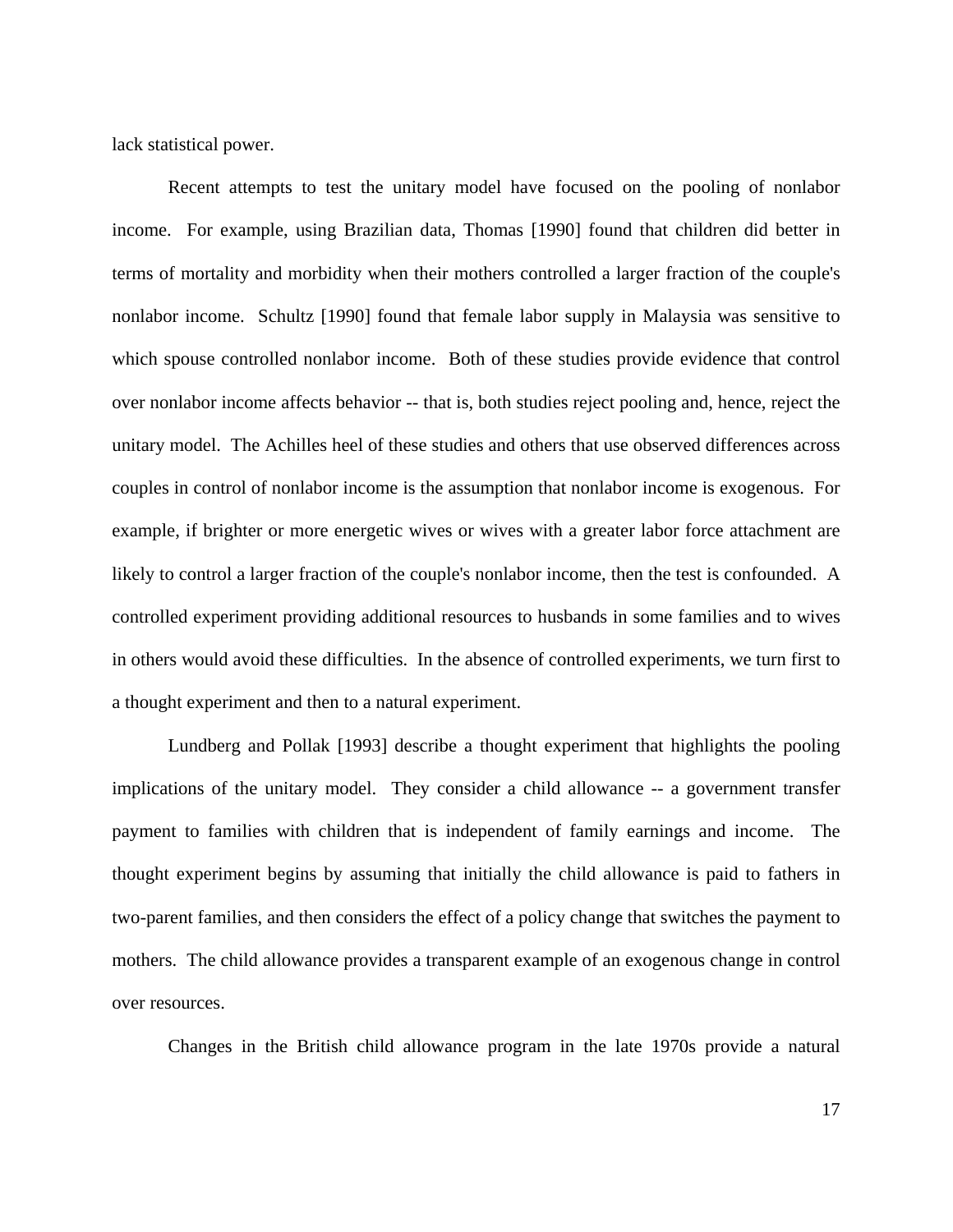experiment. The changes, introduced in stages over a two year period, had the effect of transferring substantial resources from husbands to wives in two-parent families. Lundberg, Pollak, and Wales [1997] analyze the effects of these changes on the expenditure patterns of British households, and find that the changes caused a substantial and significant increase in expenditure on children's clothing relative to men's clothing, and on women's clothing relative to men's clothing. Ward-Batts [2003], using disaggregated expenditure data, found that the changes caused a substantial and significant change in the composition of tobacco expenditure: an increase in expenditure on cigarettes, and a decrease in expenditure on cigars and pipe tobacco, which she calls "men's tobacco." The results of the changes in the British child allowance provide evidence against the unitary model by providing convincing evidence against what economists have come to call the "pooling hypothesis."

Because the meaning of "pooling" differs across disciplines, economists, sociologists, and taxation experts sometimes misunderstand one another. For economists pooling is a property of demand functions or demand systems. In nonunitary models, we can write a couple's demand for a particular good as a function of the nonlabor income of the husband, the nonlabor income of the wife, and a vector of wages and other prices. Unitary models are a special case of nonunitary models in which the husband's nonlabor income and the wife's nonlabor income enter only as a sum, so that a transfer of a dollar from the husband to the wife does not alter the couple's expenditure pattern. Economists describe such couples as "pooling" their nonlabor income.

For sociologists pooling refers to the way couples manage their money -- for example, whether a couple has one bank account (theirs), two bank accounts (his and hers), or three bank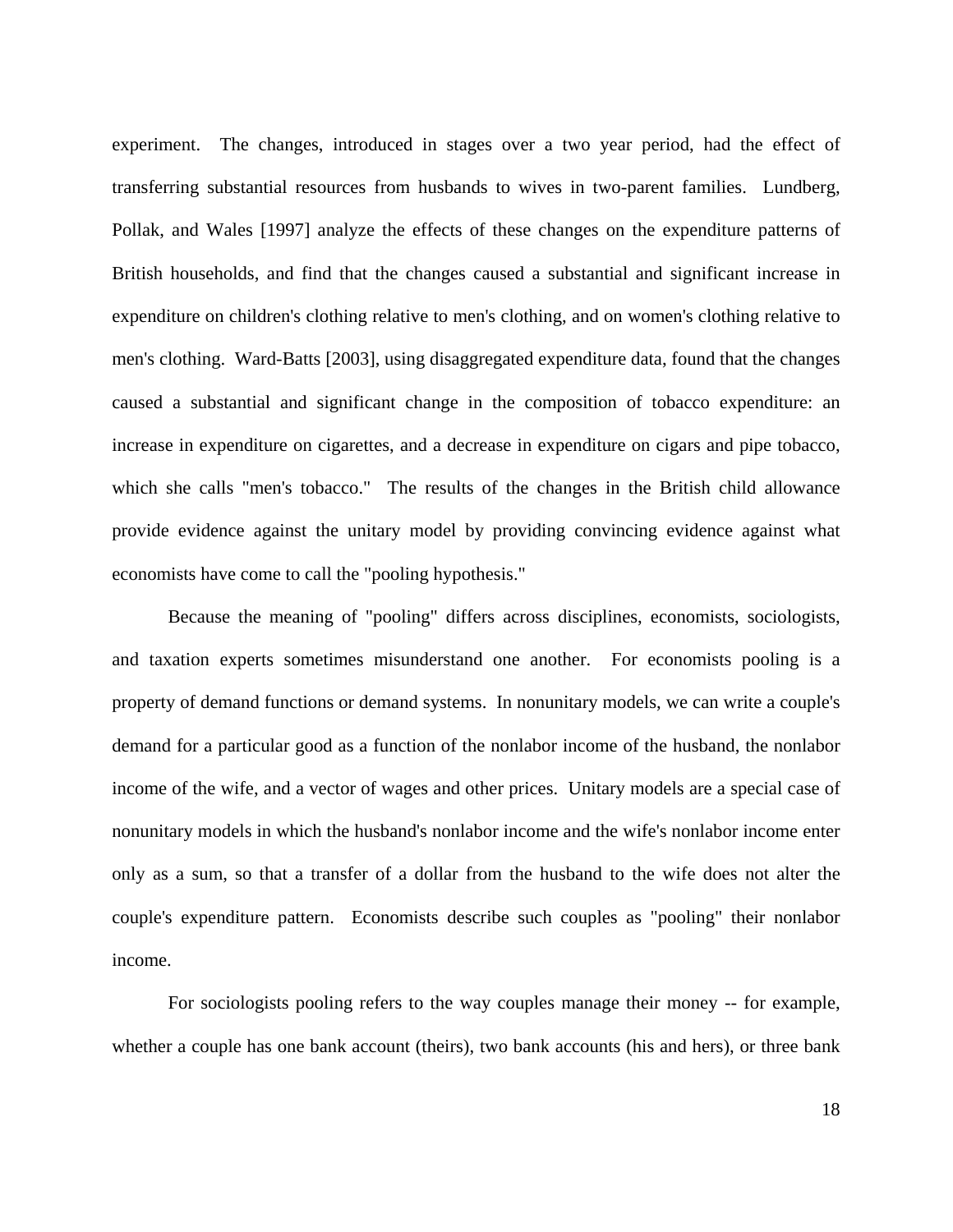accounts (his, hers, and theirs). Sociologists such as Pahl [1983], Treas [1993] and Zelizer [1989, 1994] find considerable heterogeneity in families' money management practices. It is unclear, however, whether economists should regard such practices as independent variables that can be used to explain differences in expenditure patterns, or as dependent variables that require explanation. Woolley [2003] discusses money management practices and related issues and provides references to the literature.

For academic lawyers who study taxation, pooling refers to the equitable sharing of resources within marriage. McIntyre [1980, 1997] uses the assumption that spouses pool resources in this sense as a rationale for joint taxation (i.e., taxing couples on their total earnings rather than taxing the husband on his earnings and the wife on her earnings). McIntyre's argument appears to require interpreting pooling to mean equal sharing of money income and ignoring leisure, household production, and economies of scale in consumption. Under these assumptions, horizonal equity requires equal taxes for a two-earner couple in which both spouses earn \$X and a one-earner couple in which one spouse earns \$2X and the other \$0.

Nonlabor income provides a good starting point for discussing the components of bargaining power, but earnings is a far larger fraction of the resources of most couples. Nonlabor income and earnings play very different roles in family bargaining, and the differences are not econometric quibbles. I now turn to the roles of earnings and wage rates.

#### 3.2. Earnings and Wage Rates

Although some researchers have attempted to test the pooling hypothesis using measures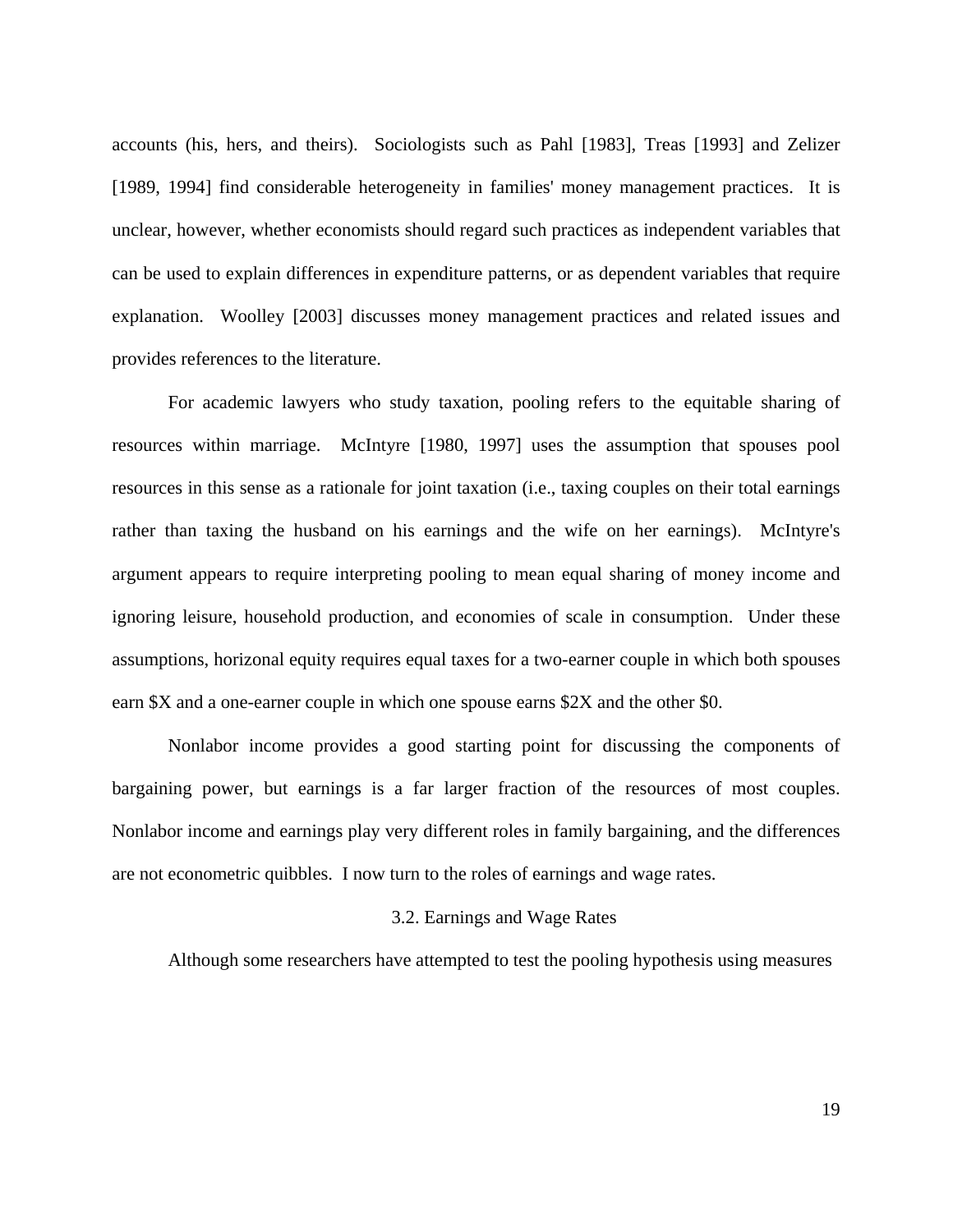of income that include earnings, such tests are inappropriate for two reasons.<sup>8</sup> Both reasons are best illustrated in a Nash bargaining framework where the threat point is a noncooperative equilibrium, either divorce or a noncooperative equilibrium within marriage. First, observed earnings -- that is, earnings at the observed cooperative equilibrium -- are a poor proxy for earnings at the unobserved noncooperative equilibrium. The difficulty is exemplified by the stay-at-home spouse. Suppose, for example, a wife does not work in the market at the cooperative equilibrium, but would work in the market at the noncooperative equilibrium; her lack of earnings at the cooperative equilibrium fails to predict her earnings at the noncooperative equilibrium. Hence, even if bargaining power depended on earnings at the noncooperative equilibrium, the wife's earnings at the cooperative equilibrium would fail to predict her bargaining power.<sup>9</sup>

Second, bargaining power does not depend on earnings at the noncooperative equilibrium. In the standard neoclassical model, earnings are the product of hours worked and an individual's wage rate. A decision to allocate more hours to market work (as opposed to leisure) at the noncooperative equilibrium has no determinate effect on bargaining power, but a higher wage rate does translate into greater bargaining power.

Two further complications require acknowledgment. First, if an individual's hourly wage rate depends on the number of hours worked, then well-being at the threat point and, hence, bargaining power, depend on the entire wage schedule. That is, suppose an individual's earnings, Y, are a function of hours worked in the market,  $t_m$ :  $Y = Y(t_m)$ . If the earnings function shifts

<sup>&</sup>lt;sup>8</sup>Lundberg and Pollak [1996] discuss some of these attempts and provide references to the literature.

<sup>&</sup>lt;sup>9</sup> Instead of using the hourly wage rate, we could equally well use "full-time earnings" -- that is, the hourly wage rate multiplied by a standard number of hours (e.g., 40). But using full earnings is essentially equivalent to using the hourly wage rate and very different from using actual earnings.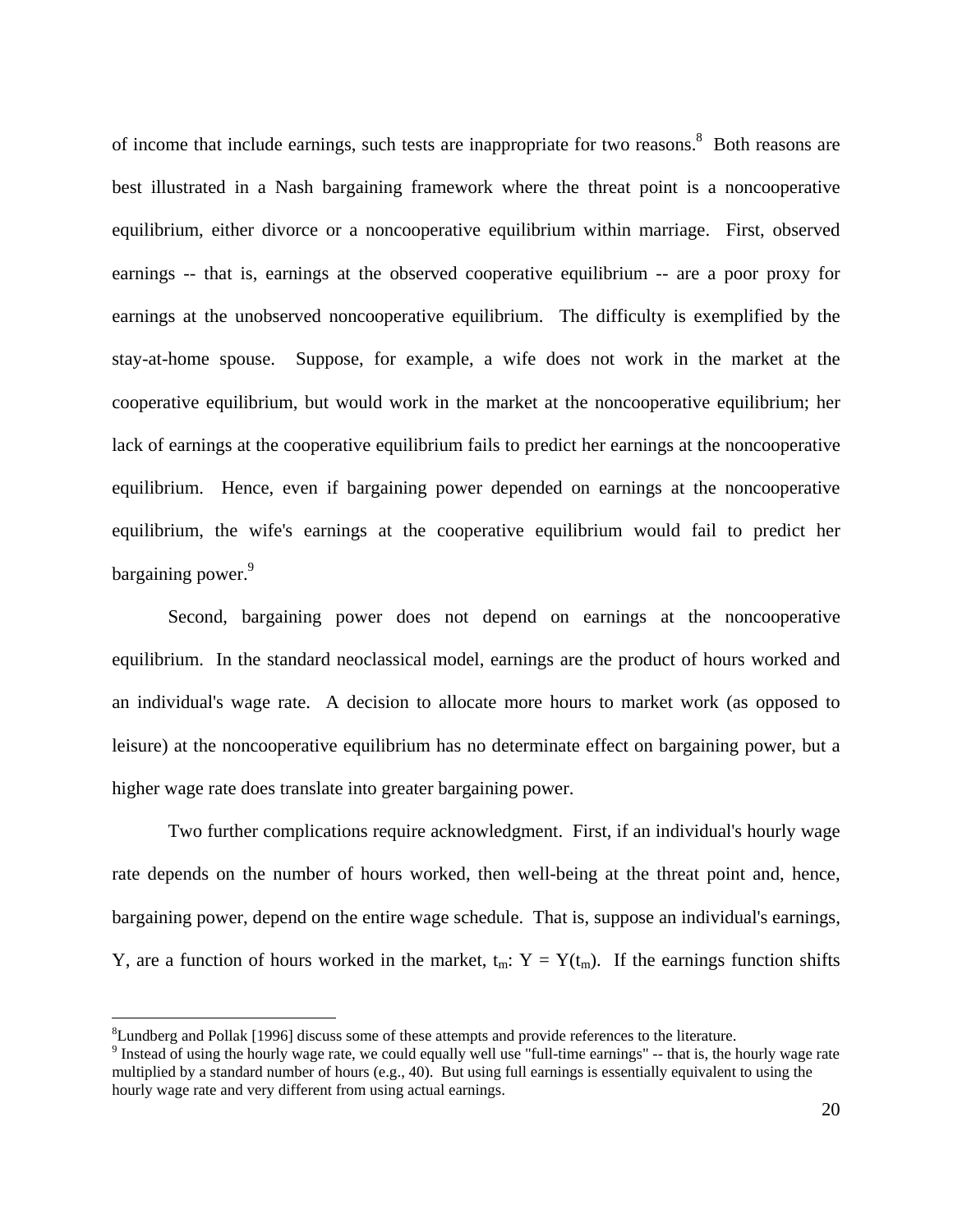out, so that earnings are greater for every choice of hours worked,  $Y^*(t_m) \$   $Y(t_m)$ , for all  $t_m > 0$ , then well-being at the threat point and, hence, bargaining power will be greater.<sup>10</sup> Second, if workers acquire human capital on the job, so that hours worked today affect the wage rate tomorrow or, more generally, affect the wage schedule tomorrow, then these human capital effects require a dynamic model. Both of these complications have analogues in the context of household production.

The original divorce threat models of Manser-Brown and McElroy-Horney emphasized the role of market wage rates. The more recent literature on intrafamily allocation has emphasized nonlabor income and child allowances, both as expositional devices and because they lead to empirical tests of the unitary model. An unintended and unfortunate byproduct of this emphasis on nonlabor income and child allowances has been neglect of wage rates and confusion about their role. Having dispelled that confusion, I now consider a richer class of household models in which individuals allocate their time among market work, leisure, and household production.

## 3.3. Household Production

Household production affects the threat point in divorce threat and separate spheres bargaining through different mechanisms. In both divorce threat and separate spheres bargaining models, however, once the threat point is specified the calculation of the cooperative equilibrium and the corresponding allocation of goods and time is conceptually straightforward.

<u>.</u>

<sup>&</sup>lt;sup>10</sup>Neoclassical economics focuses on the special case in which  $Y(t_m) = w t_m$ , where the individual's market wage rate, w, is independent of hours worked. In the neoclassical case, the market wage rate is a sufficient statistic for the earnings function and an increase in w implies that  $Y^*(t_m) \$  Y(t\_m) for all  $t_m > 0$ .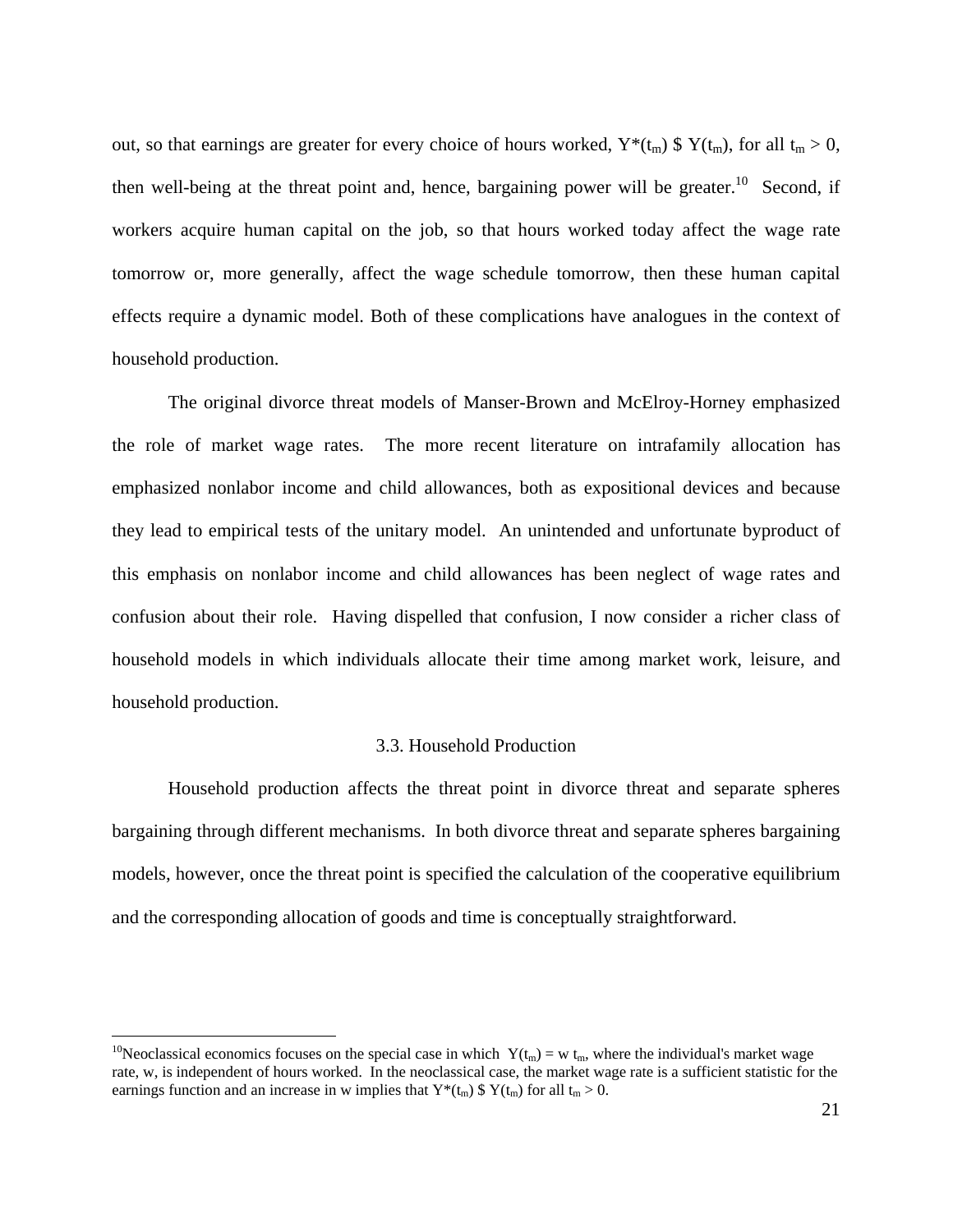In divorce threat bargaining, the threat point depends on the technologies available to the spouses individually following divorce. Thus, a spouse who has low productivity in household production (e.g., because he or she lacks the requisite human capital) will be disadvantaged in bargaining within marriage unless (a) the goods market offers satisfactory substitutes for the outputs of household production or (b) the economic and psychological costs of divorce are small, and remarriage offers the prospect of readily finding a new spouse whose household production skills replace those of the previous spouse.

In separate spheres bargaining, the threat point depends on the technologies available to the spouses in a noncooperative marriage. Separate spheres bargaining is more complicated than the divorce threat bargaining in two respects. First, in separate spheres bargaining to calculate the threat point requires specifying not only the technology available to the couple in a noncooperative marriage but also specifying the noncooperative game they play. In that noncooperative game, each spouse presumably allocates his or her own time among three activities, {market labor, household production, and leisure}, and allocates his or her own resources, {nonlabor income + earnings}, between private consumption and expenditures on inputs into household production. Second, in separate spheres bargaining the reservation utilities and the threat point are distinct. The reservation utilities require no additional discussion because they coincide with the threat point in divorce threat bargaining.

Greater productivity in household production gives an individual greater bargaining power. More precisely, an outward shift in the production frontier, indicating that greater output is obtainable from every combination of inputs, implies greater bargaining power. An outward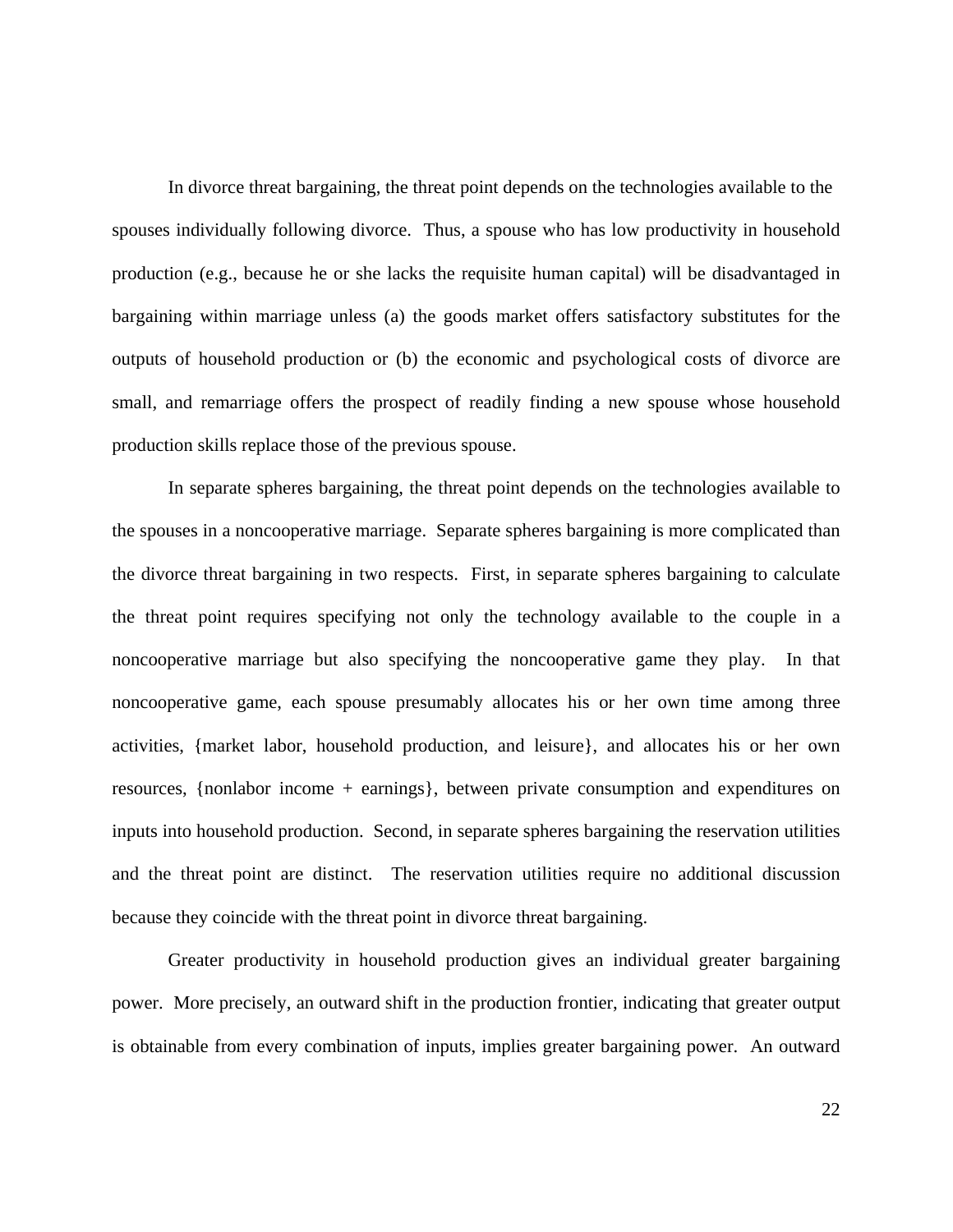shift in the production frontier is analogous to an outward shift in the earnings function.

The repeated game in which spouse play a one-shot household production game over and over as a stage game allows punishment much as the repeated voluntary contribution game of Lundberg and Pollak [1994] allows punishment. Embedding household production in a repeated game provides a Coasian rationale for the belief that family bargaining leads to efficient outcomes. The folk theorem guarantees that, provided family members are sufficiently patient, every individually-rational allocation is a subgame perfect equilibrium. The folk theorem, however, does not address the problem of equilibrium selection or imply that the equilibrium will be Pareto efficient. The assumption that the stage game remains unchanged from one period to the next is also problematic. Time allocation in one period may affect human capital in subsequent periods: just as the wage rate may depend on past labor supply, productivity in household production may depend on past household production.

Punishment always raises issues of credibility. At the threat point in separate spheres bargaining with household production, each spouse is likely to hold back inputs into the production of household public goods and private goods that enter the utility function of the other spouse. Such behavior is analogous to holding back voluntary contributions to the purchase of household public goods in separate spheres bargaining without household production. The scope for a "slow down" or "strike" in the production of private goods that enter the utility function of the other spouse may be greater than in the production of household public goods because the spouse producing the public goods also consumes them. That is, withholding private goods that benefit only the other spouse (e.g., toast) is more credible than withholding public goods (e.g., neglecting the child). Nancy Folbre [2001], in her book, *The Invisible Heart*,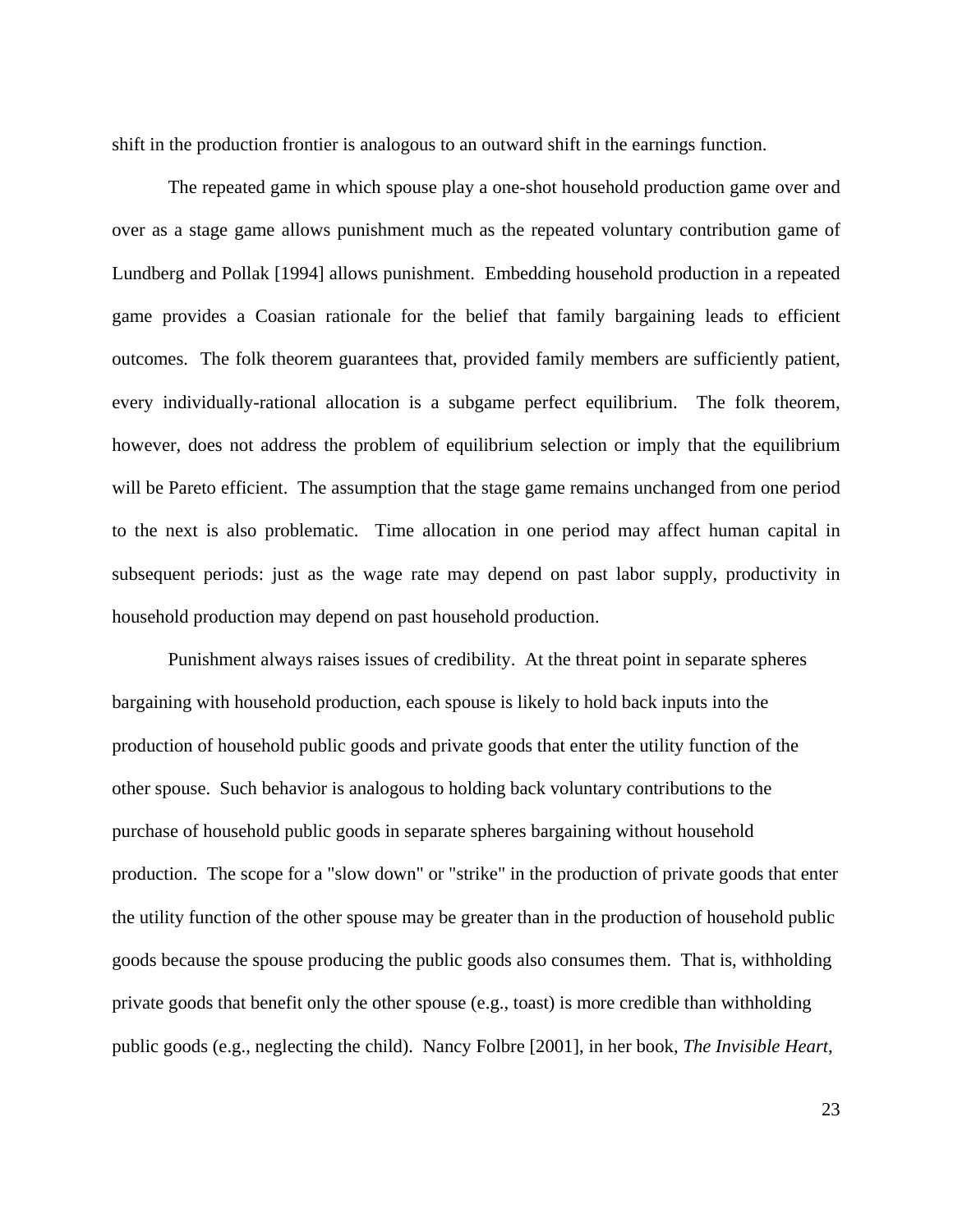makes this point, suggesting that a spouse who engages in "caring labor" may become a "prisoner of love" unwilling to withhold household production. $<sup>11</sup>$ </sup>

## 4. Conclusion

The recent family bargaining literature has emphasized exogenous nonlabor income (e.g., child allowances) because it provides a straightforward test of the unitary model. But that literature has deemphasized, indeed virtually ignored, earnings and wage rates. In this paper I have argued that bargaining power depends not on earnings but on wage rates. I have also argued that, in a bargaining model with household production, bargaining power depends on a spouse's productivity in household production.

To illustrate why wages affect bargaining power and earnings do not, consider a cooperative Nash bargaining model such as the divorce threat or separate spheres model. There are two difficulties with earnings. First, earnings at the observed cooperative equilibrium may be a poor indicator of earnings at the unobserved threat point. Earnings, after all, are the product of hours allocated to market work and a wage rate, and hours allocated to market work at the threat point may differ from hours allocated to market work at the cooperative equilibrium. For example, in the divorce threat model, a stay-at-home spouse may seek market work. Second, earnings at the threat point may be a poor indicator of well-being at the threat point which, after all, is the basis of bargaining power.

Behavioral economics does provide a rationale for recognizing a role for actual earnings in family bargaining, either instead of or in addition to wage rates. Perhaps spouses maintain "mental accounts" that relate consumption by each spouse to that spouse's actual earnings. Such

 $11$  Medea, to revenge herself on her husband Jason, killed their joint children, but she is generally regarded as a poor role model.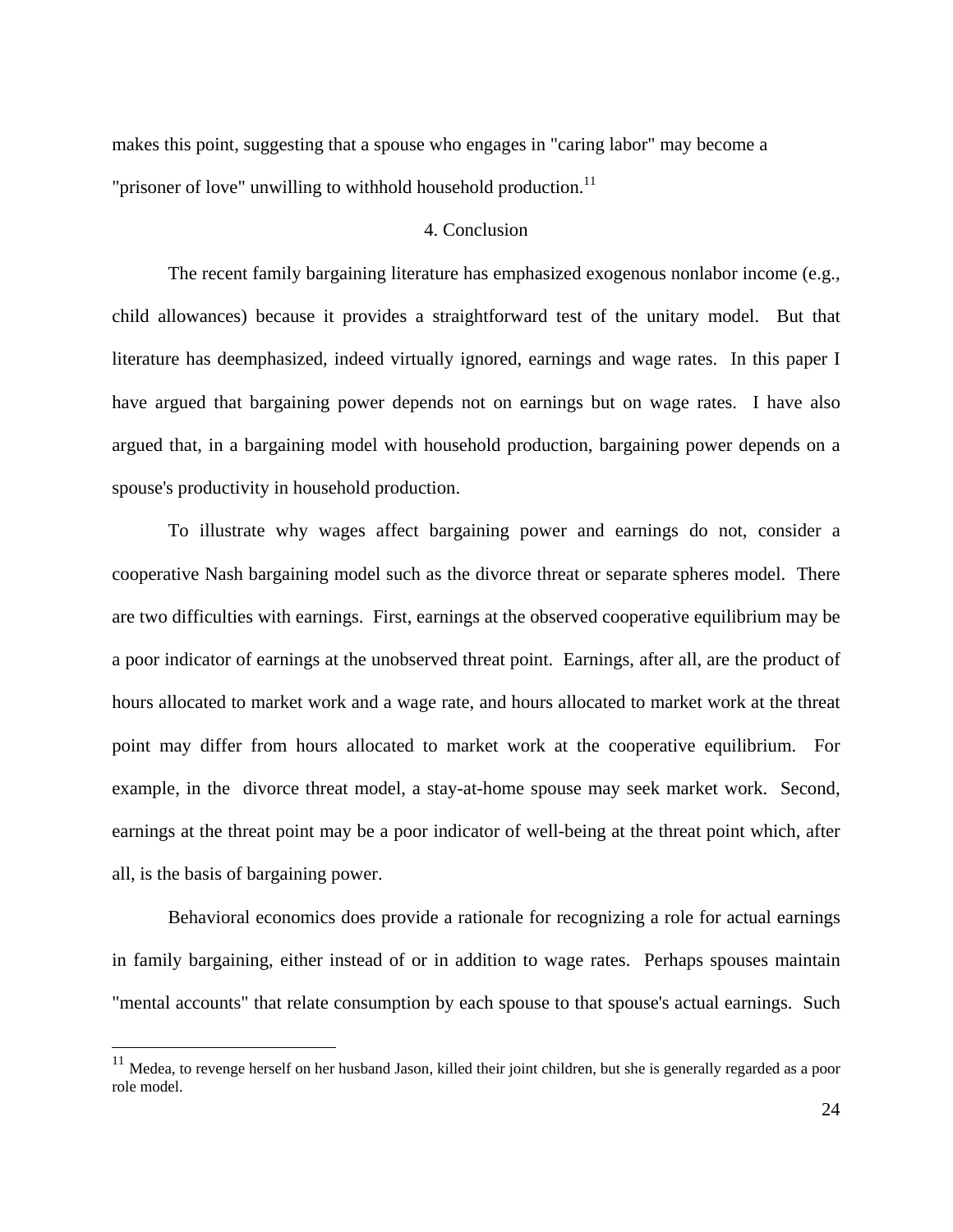mental accounts might be associated with and reinforced by money management systems in which spouses maintain separate credit cards or bank accounts.<sup>12</sup> If actual earnings affect bargaining power, then the allocation of time to market work presumably reflects the effect of earnings on bargaining power as well as the familiar trade-offs among market work, leisure, and household production. Thus, whatever the behavioral economics case for treating actual earnings as a determinant of bargaining power, analytical simplicity is not among them.

The role of household production in family bargaining has received little attention. I have argued that household production is analogous to earnings, and a spouse's productivity in household production is analogous to a wage rate. In separate spheres bargaining, household production raises one additional complication: the credibility of the threat to refuse to engage in household production. As Folbre [2001] suggests, spouses who are "prisoners of love" may be unwilling to withhold the household public and private goods they produce from a spouse or a child.

 $12$ On behavioral economics, see Kahneman [2003]; on mental accounting, see Thaler [1985, 1999]; on money management, see Woolley [2003].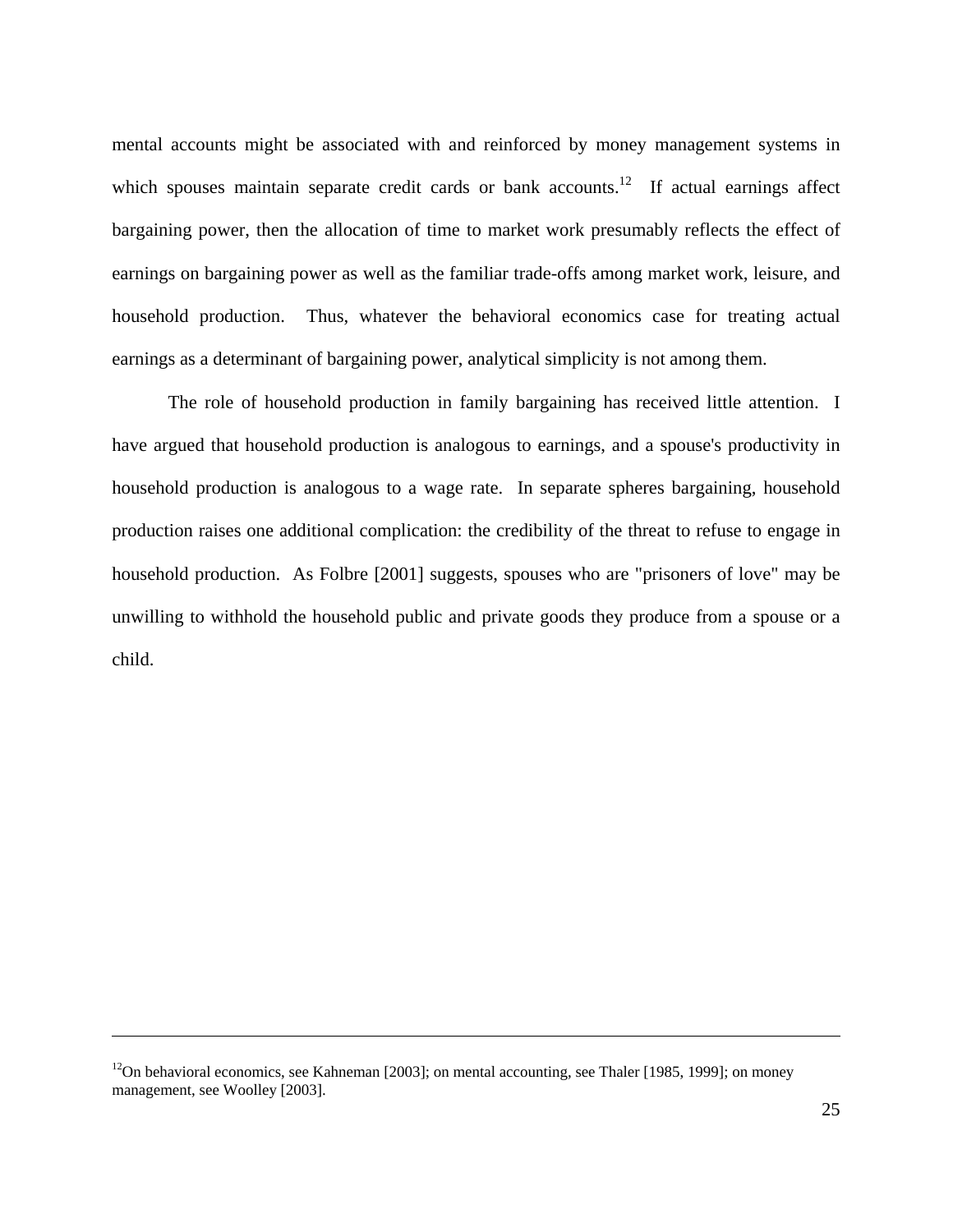## References

Arrow, Kenneth J., "A Difficulty in the Concept of Social Welfare," *Journal of Political Economy,* Vol. 58, No. 4, (August 1950), 328-346.

Arrow, Kenneth J., *Social Choice and Individual Values,* Cowles Foundation for Research in Economics, New York: Wiley, 1st ed., 1951, 2nd ed., 1963.

Aura, Saku, "Uncommitted Couples: Some Efficiency and Policy Implications of Marital Bargaining," paper presented at ASSA Meetings, January 2003.

Becker, Gary S., "A Theory of the Allocation of Time," *Economic Journal,* Vol. 75, No. 299, (September 1965), 493-517.

Becker, Gary S., *Treatise on the Family,* Cambridge: Harvard University Press, 1981; Enlarged edition, 1991.

Bergstrom, Theodore C., "Economics in a Family Way," *Journal of Economic Literature,*" Vol. XXIV, No. 4, (December 1996), 1903-1934.

Chiappori, Pierre-André, "Rational Household Labor Supply," *Econometrica,* Vol. 56, No. 1, (January 1988), 63-89.

Chiappori, Pierre-André, "Collective Labor Supply and Welfare," *Journal of Political Economy,* Vol. 100, No. 3, (June 1992), 437-467.

Folbre, Nancy, *The Invisible Heart: Economics and Family Values,* New York: The New Press, 2001.

Gugl, Elisabeth, "Joint vs. Individual Taxation and Intrafamily Distribution," University of Victoria Working Paper, January 2004.

Kahneman, Daniel, "Maps of Bounded Rationality: Psychology for Behavioral Economics," *American Economic Review*, Vol. 93, No. 5, (December 2003), 1449-1475.

Kalai, Ehud and Meir Smorodinsky, "Other Solutions to Nash's Bargaining Problem," *Econometrica,* Vol. 43, No. 3, (May 1975), 513-518.

Konrad, Kai A. and Kjell Erik Lommerud, "The Bargaining Family Revisited," *Canadian Journal of Economics,* Vol. 33, No. 2, (May 2000), 471-487.

Lich-Tyler, Stephen, "Negotiations and Love Songs: The Dynamics of Bargained Household Decisions," paper presented at ASSA Meetings, January 2003.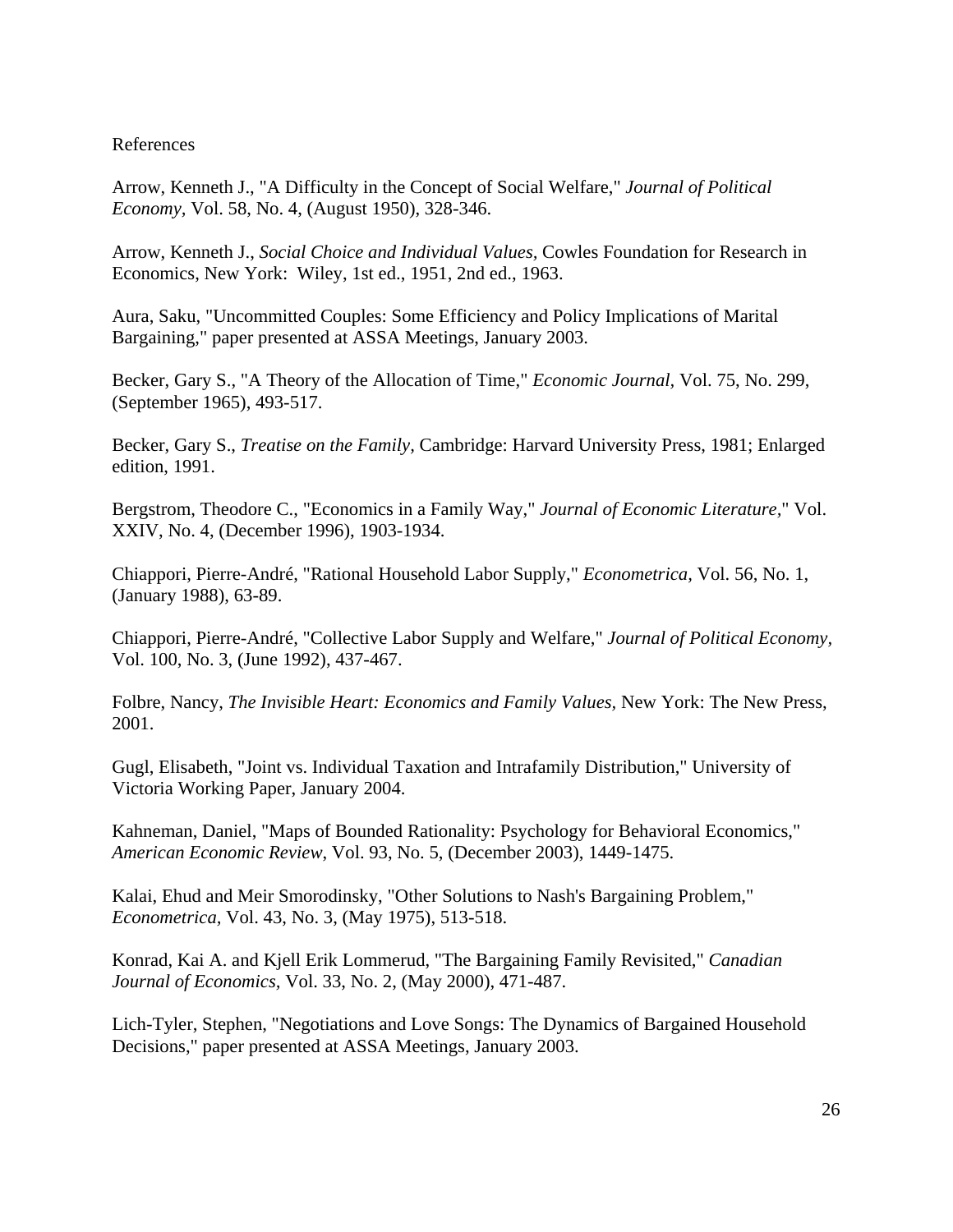Lundberg, Shelly, "Limits to Specialization: Family Policy and Economic Efficiency," June 2002. IZA Conference

Lundberg, Shelly and Robert A. Pollak, "Separate Spheres Bargaining and the Marriage Market," *Journal of Political Economy,* Vol. 101, No. 6, (December 1993), 988-1010.

Lundberg, Shelly and Robert A. Pollak, "Noncooperative Bargaining Models of Marriage," *American Economic Review,* Vol. 84, No. 2, (May 1994), 132-137.

Lundberg, Shelly and Robert A. Pollak, "Bargaining and Distribution in Marriage," *Journal of Economic Perspectives,* Vol. 10, No. 4, (Fall 1996), 139-158.

Lundberg, Shelly and Robert A. Pollak, "Efficiency in Marriage," *Review of Economics of the Household,* Vol. 1, No. 3, (September 2003), 153-168.

Lundberg, Shelly, Robert A. Pollak, and Terence J. Wales, "Do Husbands and Wives Pool Their Resources? Evidence from the U.K. Child Benefit," *Journal of Human Resources,* Vol. 32, No. 3, (Summer 1997), 463-480.

Manser, Marilyn and Murray Brown, "Marriage and Household Decision-Making: A Bargaining Analysis," *International Economic Review,* Vol. 21, No. 1, (February 1980), 31-44.

McElroy, Marjorie B. and Mary J. Horney, "Nash-Bargained Household Decisions: Toward a Generalization of the Theory of Demand," *International Economic Review,* Vol. 22, No. 2, (June 1981), 333-349.

McIntyre, Michael J., "Individual Filing in the Personal Income Tax: Prolegomena to Future Discussion," *North Carolina Law Review,* Vol. 58, No. 3, (1980), 469-489.

McIntyre, Michael J., Review of *Taxing Women* by Edward J. McCaffery, *National Tax Journal,* Vol. 50, No. 4, (December 1997), 819-826.

Nash, John F., "The Bargaining Problem," *Econometrica,* Vol 18, No. 1, (April 1950), 155-162.

Pahl, Jan, "The Allocation of Money and the Structuring of Inequality within Marriage," *Sociological Review,* Vol 31, No. 2, (May 1983), 237-262.

Pezzin, Liliana, Robert A. Pollak, and Barbara Steinberg Schone, "Long-Term Care and Family Decision Making," January, 2004.

Pollak, Robert A., "Tied Transfers and Paternalistic Preferences," *American Economic Review,* Vol. 78, No. 2, (May, 1988), 240-244.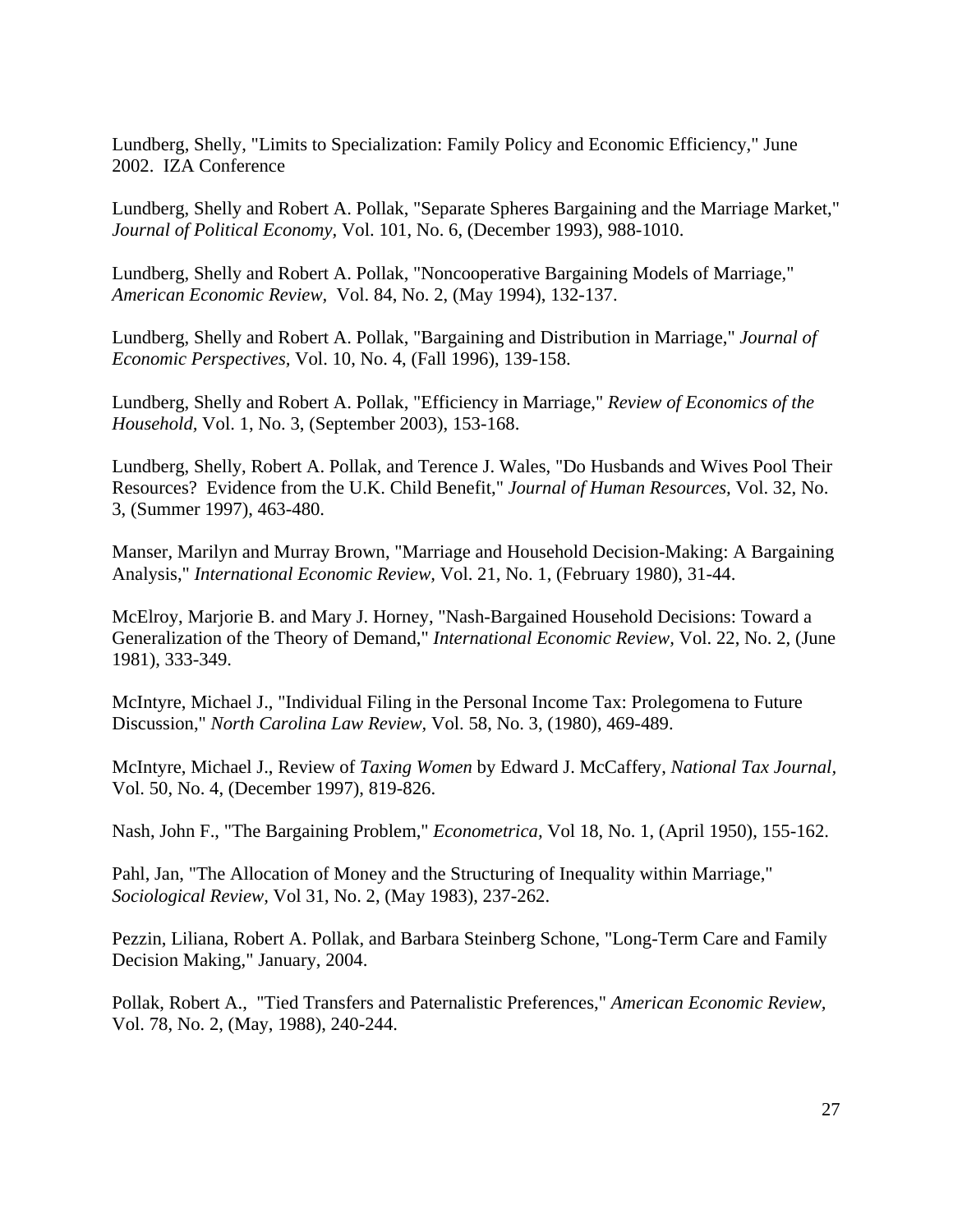Pollak, Robert A., "Gary Becker's Contributions to Family and Household Economics," *Review of Economics of the Household,* Vol. 1, No 1-2, (January-April 2003), 111-141.

Pollak, Robert A. "Family Bargaining and Taxes: A Prolegomenon to the Analysis of Joint Taxation," January 2005. Forthcoming in *Taxation and the Family,* CESifo Economic Studies, MIT Press.

Samuelson, Paul A., "Social Indifference Curves," *Quarterly Journal of Economics,* Vol. 70, No. 1, (February 1956), 1-22.

Schultz, T. Paul, "Testing the Neoclassical Model of Family Labor Supply and Fertility," *Journal of Human Resources,* Vol. 25, No. 4, (Fall 1990), 599-634.

Shubik, Martin, "Cooperative Games," in *The New Palgrave, Game Theory*, ed. by John Eatwell, Murray Milgate, and Peter Newman, New York: W.W. Norton, 1989, 103-107.

Stone, Lawrence, *Road to Divorce: England 1530-1987,* Oxford: Oxford University Press, 1990.

Thaler, Richard H., "Mental Accounting and Consumer Choice," *Marketing Science,* Vol. 4, No. 3, (Summer 1985), 199-214.

Thaler, Richard H., "Mental Accounting Matters," *Journal of Behavioral Decision Making,* Vol. 12, No. 3, (September 1999), 183-206.

Thomas, Duncan, "Intra-Household Resource Allocation: An Inferential Approach," *Journal of Human Resources,* Vol. 25, No.4, (Fall 1990), 635-664.

Treas, Judith, "Money in the Bank: Transaction Costs and the Economic Organization of Marriage," *American Sociological Review,* 58, No. 5, (October 1993), 723-734.

Ward-Batts, Jennifer, "Out of the Wallet and into the Purse: Using Micro Data to Test Income Pooling," Claremont Colleges Working Paper 2003-10, May 2003.

Woolley, Frances, "A Non-cooperative Model of Family Decision Making," Manuscript. London: London School of Economics, 1988.

Woolley, Frances, "Control over Money in Marriage," in *Marriage and the Economy: Theory and Evidence from Advanced Industrial Societies,* ed. by Shoshana Grossbard-Shechtman, Cambridge: Cambridge University Press, 2003, 105-128.

Zelizer, Viviana A., "The Social Meaning of Money: 'Special Monies'," *American Journal of Sociology,* Vol. 95, No. 2, (September 1989), 342-377.

Zelizer, Viviana A. *The Social Meaning of Money,* New York: Basic Books, 1994.